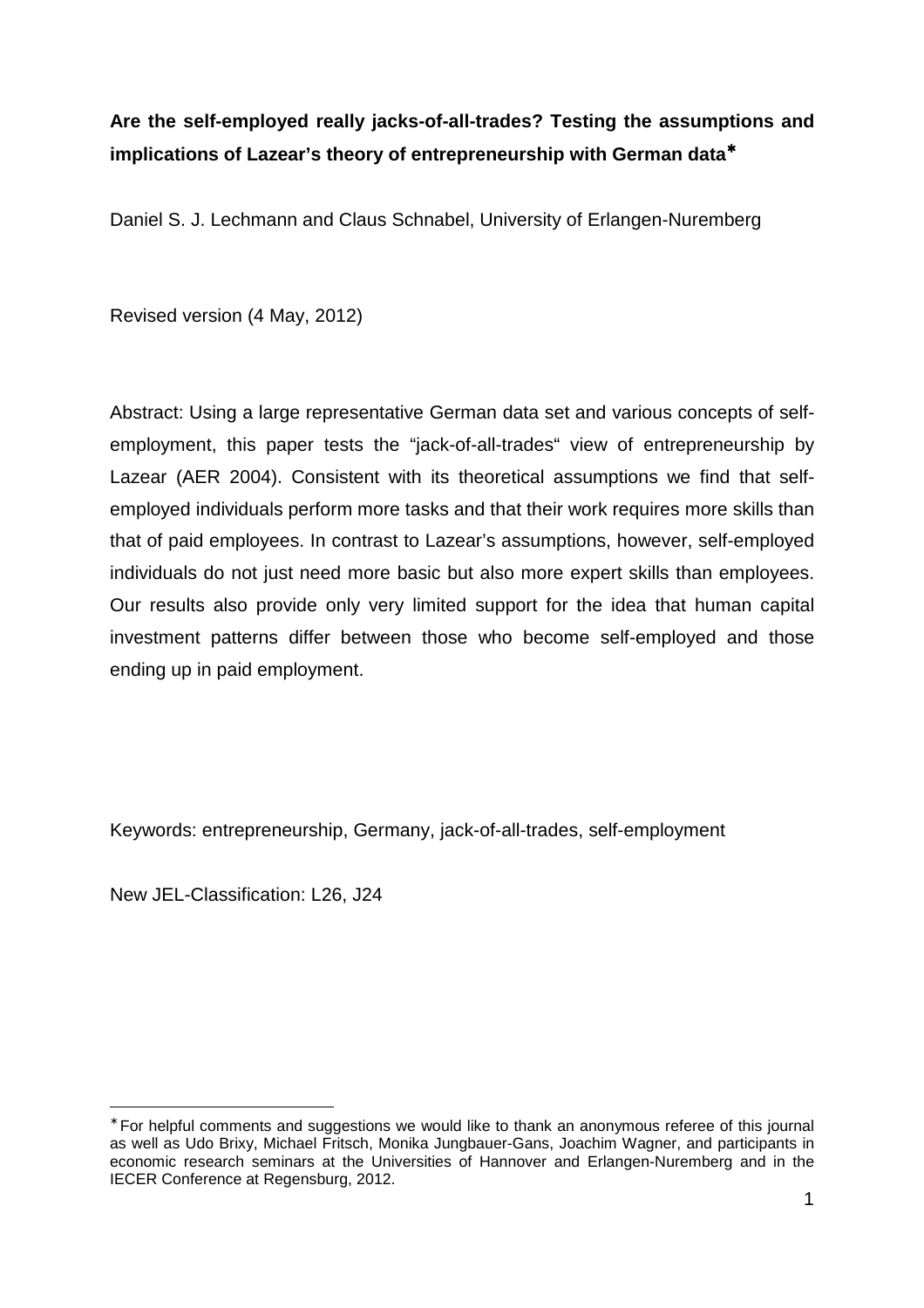## **1. Introduction**

l

Although entrepreneurship and self-employment is often associated with high reputation and autonomy, relatively few people choose to become self-employed (whereas many more consider this option): In highly developed countries the rate of self-employment among civilian employment ranges from about 7 percent in the U.S. over 9 percent in France to less than 14 percent in the U.K., with Germany taking a middle position with 12 percent (see Schmitt/Lane 2009, using OECD data for 2007). This scarcity can be regarded as problematic given the prominent role that entrepreneurs are assigned in economics – which can be traced back to Schumpeter (1911) and beyond – and given their importance for economic development and job creation (see, e.g., Parker 2009: chs. 10, 11). It is thus interesting to know why selfemployed individuals are a rare species, what is behind the decision to become selfemployed, and what distinguishes the self-employed from those in paid employment. While there is a vast empirical literature on who becomes self-employed (see, e.g., Blanchflower 2004, and the survey by Parker 2009: chs. 4-6), theoretical analyses of the self-employment decision are less frequent (though not as rare as selfemployment). A recent example that is based on a theoretical model of the choice between paid employment and self-employment and that has quickly obtained a prominent place in the literature is the jack-of-all-trades view of entrepreneurship proposed by Lazear (2004, 2005). $<sup>1</sup>$ </sup>

Lazear (2004: 208) argues that "[e]ntrepreneurs perform many tasks. … As a consequence, entrepreneurs must be jacks-of-all-trades to some extent. Although they need not be expert in any single skill, they must be sufficiently good at a wide variety to make sure that the business does not fail." A testable implication of this theory is that human capital investment patterns should differ between those who become entrepreneurs and those who end up in paid employment, with individuals with broader, less specialized and more balanced skill sets being more likely to become self-employed.

<sup>1</sup> Further theoretical models are provided, e.g., by Lucas (1978), Kihlstrom/Laffont (1979), Kanbur (1979), Murphy/Shleifer/Vishny (1991) and Blanchflower/Oswald (1998); for surveys see de Wit (1993) and Parker (2009: ch. 2).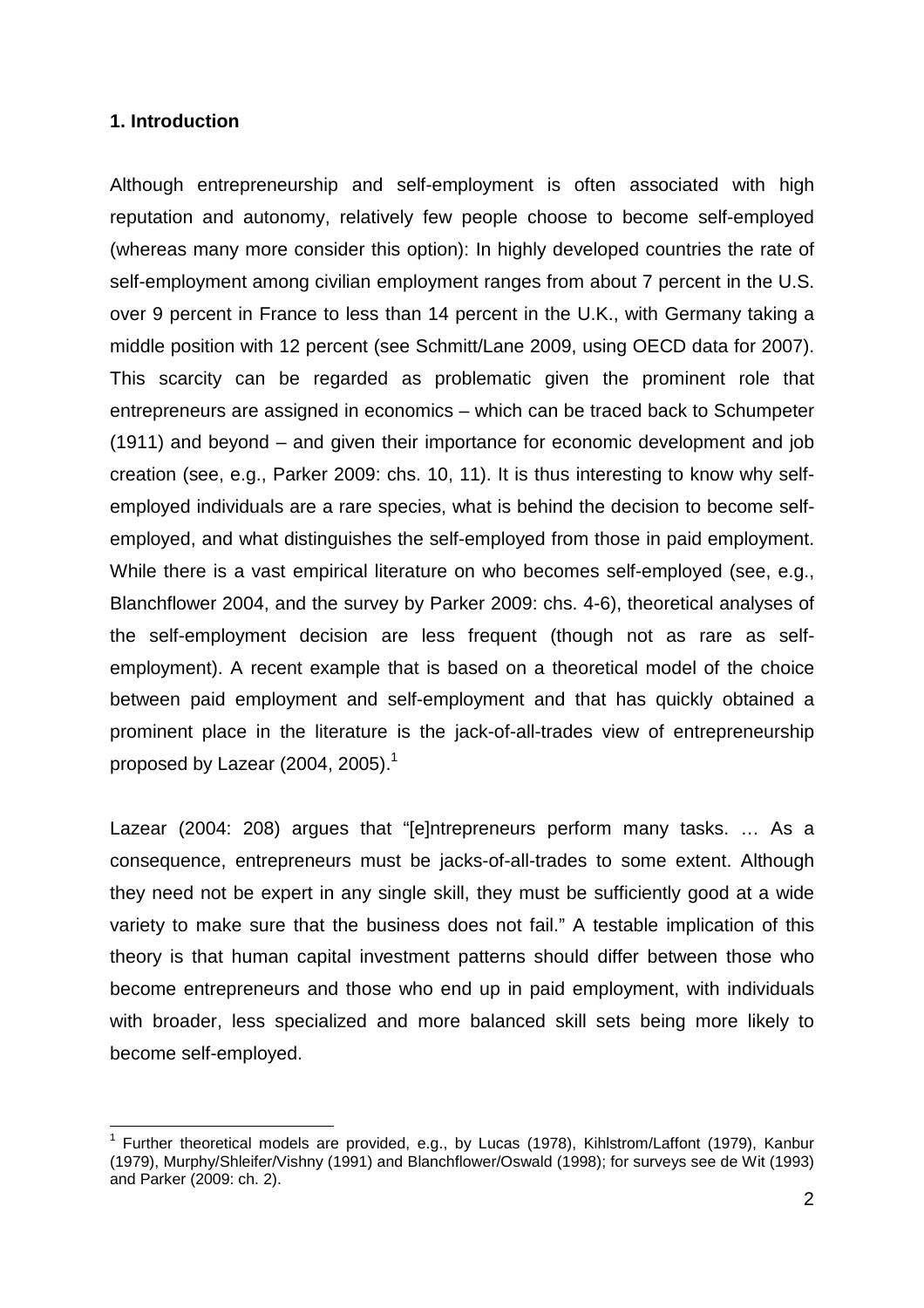Lazear's (2004, 2005) theory of entrepreneurship, which is at odds with the popular impression that (successful) entrepreneurs are technical specialists, has started an empirical literature attempting to test whether entrepreneurs are really jacks-of-alltrades. By and large, this hypothesis has found some support in a number of international studies that estimated the probability of becoming self-employed for various countries and groups of employees, ranging from Stanford alumni (Lazear 2004, 2005) and Dutch university graduates (Hsieh et al. 2011) over Canadian inventors (Åstebro/Thompson 2011) and U.S. scientists and engineers (Elfenbein et al. 2010) to employees in Switzerland (Backes-Gellner et al. 2010). Partial exceptions are the Finnish study by Hyytinen/Ilmakunnas (2007), where varied work experience affects entrepreneurial aspirations and transitions to entrepreneurship differently, the study for Italy by Silva (2007) whose results are sensitive to the use of crosssectional or panel data, and the analysis by Hartog et al. (2010) with U.S. panel data, where a more balanced skill set does not affect the probability of becoming selfemployed but positively affects the income of the self-employed. For Germany, Bublitz/Noseleit (2011) also find a positive relationship between balanced skills and income, with returns to balanced skills being larger for entrepreneurs than for employees. One empirical study of employees (Wagner 2003) and three analyses of nascent entrepreneurs (Wagner 2006, Backes-Gellner/Moog 2008 and Stuetzer et al. 2012) further point to the relevance of the jack-of-all-trades theory for Germany whereas two other studies obtain inconclusive results for nascent entrepreneurs (Brixy/Hessels 2010) and for self-employment duration (Oberschachtsiek 2012).

A closer look reveals that the empirical evidence in favor of Lazear's theory is even more limited, and this for at least two reasons: First, most existing studies are based on cross-section data (with the notable exceptions of Silva 2007, Elfenbein et al. 2010, and Hartog et al. 2010) and some prominent studies use relatively few control variables. Second, and more important, the empirical literature has concentrated on analyzing the testable implications of the jacks-of-all-trades theory, but – to the best of our knowledge – the underlying basic assumption by Lazear (2004: 208) that "[e]ntrepreneurs perform many tasks" has never been tested. Even if a theory should not be solely judged by the realism of its assumptions, the case for Lazear's view of entrepreneurship would clearly be strengthened if it could be shown that the work of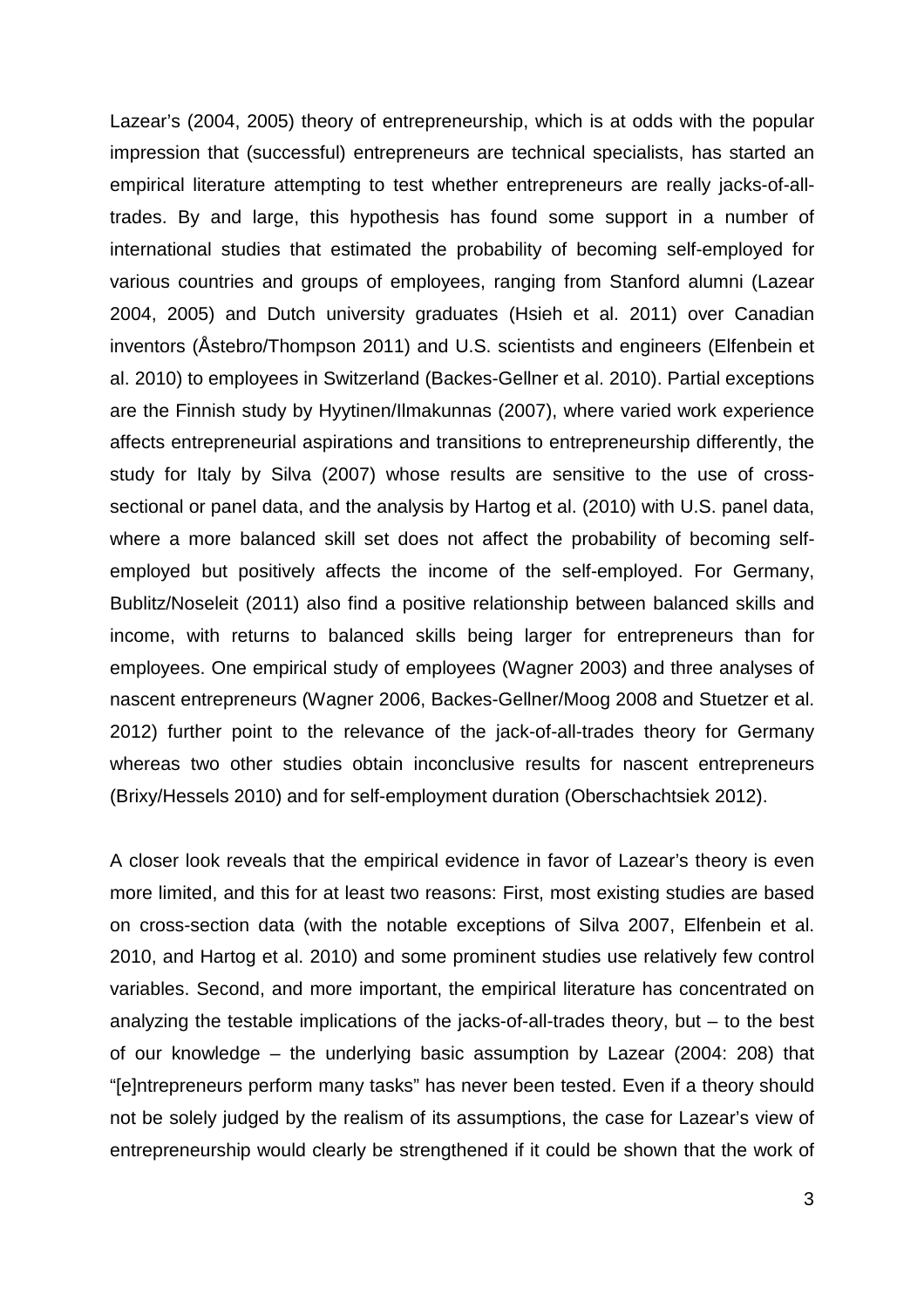entrepreneurs does indeed require performing many tasks and having a variety of skills.

Taking this research deficit as a starting point, this paper contributes to the literature on the jack-of-all-trades theory of entrepreneurship mainly in three ways: First, we test the fundamental assumption on which Lazear's (2004, 2005) theory is based by analyzing whether the number of tasks occurring at work and the number of skills required at work really differ between individuals in (various forms of) selfemployment and in paid employment. Second, we distinguish between basic and expert skills and question whether entrepreneurs really do not need to have expert knowledge of any kind. Third, we provide a further test of the implications of Lazear's theory and analyze the relevance of human capital investment patterns for the probability of being self-employed using a large number of control variables. We are able to perform these exercises since we have a large and representative data set for German employees in 2006 that provides rich information on personal characteristics and on the education and working experience of individuals (including changes of profession), on their (basic or expert) skills required at work, and on their fields of profession, as well as information on regional and firm characteristics. That said, a certain limitation of our study is that this large data set is only cross-sectional, so that unobserved heterogeneity and potential problems of endogeneity cannot be taken into account.

The paper proceeds as follows: Section 2 sketches the theoretical background and derives several hypotheses to be tested. The data and some descriptive evidence are discussed in section 3. Section 4 tests whether the self-employed really need more skills and perform more tasks than those in paid employment, which by and large seems to be the case in Germany. In section 5, it is analyzed whether the probability of being self-employed is associated with higher numbers of changes of profession and of different kinds of professional training, which finds only limited empirical support. Some concluding remarks are presented in section 6.

## **2. Theoretical background and hypotheses**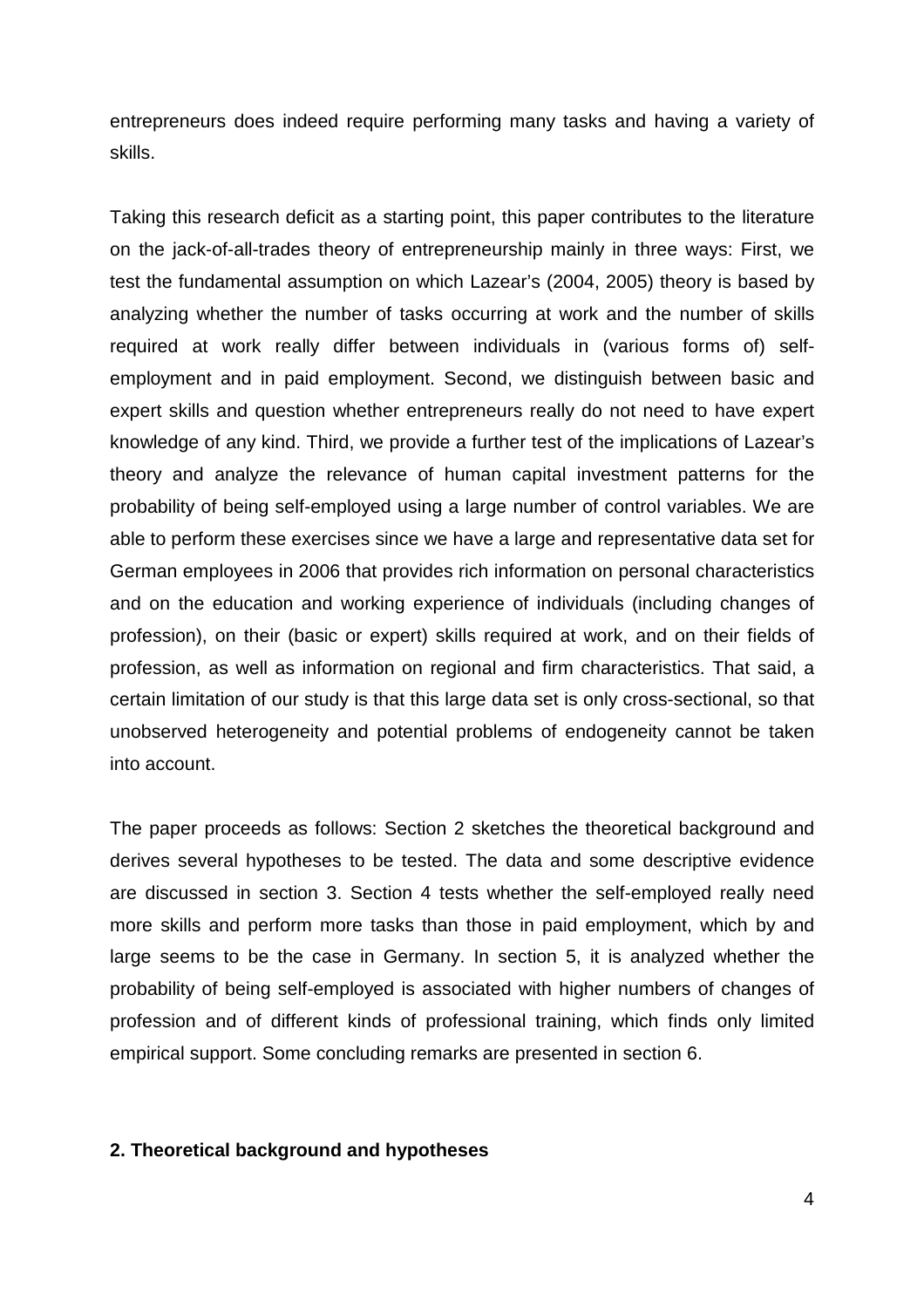Lazear (2004, 2005) builds his theory on the fundamental assumption that entrepreneurs perform many tasks. Therefore, in order to be successful, they need to have skills in many different areas, i.e. they need to be "jacks-of-all-trades". However, as Lazear points out, entrepreneurs do not have to be experts in any single skill. They can hire workers who specialized in a particular skill and these workers will perform some of the tasks occurring in the firm. Still entrepreneurs need to have at least some basic knowledge of the issues delegated to employees in order to be able, for instance, to give instructions and to make good hiring decisions in the first place. Employees on the other hand do not benefit much from having some basic knowledge in a wide variety of skills. On the contrary, it pays to be as good as possible in the particular area in which tasks are taken over. In Lazear's (2004, 2005) theoretical model, the income of employees is determined by their strongest skill whereas the income of entrepreneurs is limited by their weakest skill. Thus entrepreneurs should be generalists whereas employees should be specialists.<sup>2</sup>

As a consequence, the jack-of-all-trades theory of entrepreneurship predicts that individuals who have acquired (basic) knowledge in many different areas have higher probabilities of becoming entrepreneurs than individuals who have acquired (expert) knowledge in just a few if any different areas. Put differently, human capital investment profiles should differ between those individuals who intend to become self-employed entrepreneurs and those who opt for paid employment. Assuming that individuals rationally plan their human capital investment strategies, prospective selfemployed individuals should pursue strategies that lead to the acquisition of the many different skills that are required for being a successful entrepreneur.

Although there is some empirical evidence (sketched above) for the view that individuals who have gained broader experience in different areas are more likely to be entrepreneurs, it should be noted that alternative interpretations of such a relationship are also possible. First, there may be unobserved individual

 $\overline{a}$ 

 $2$  In a modification of the Lazear model Benz (2009) also takes non-monetary benefits into account and thus focuses on overall utility rather than solely on income. While this implies that there will be a positive supply of entrepreneurship even if no profits can be made, it does not change the central prediction that entrepreneurs should be generalists and employees should be specialists.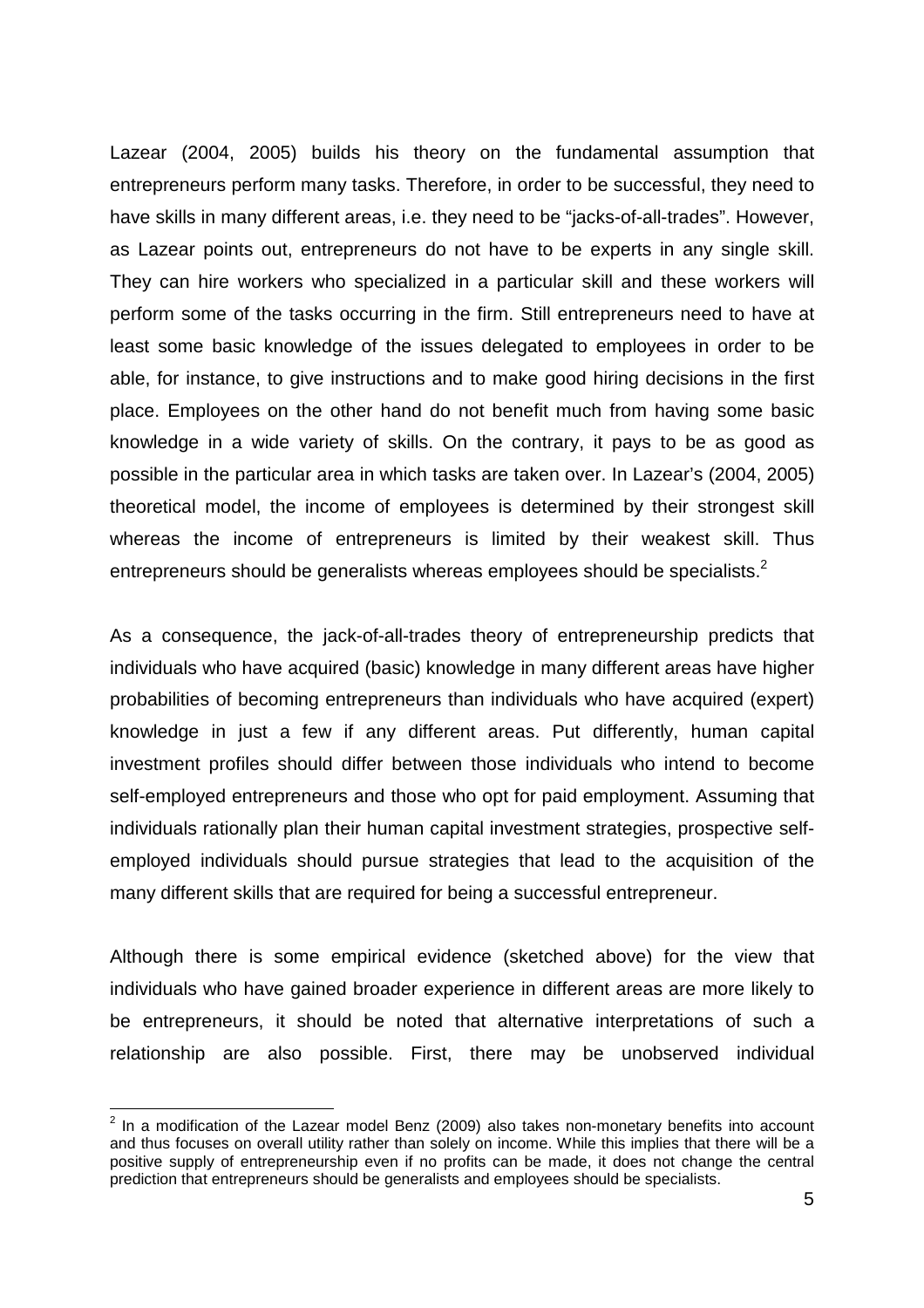characteristics that simultaneously lead to a broader skill set and a higher probability of becoming an entrepreneur. Using Italian data, Silva (2007) obtains some evidence that the positive effect of varied experience on the probability of being an entrepreneur found in cross-section studies might be driven by unobserved heterogeneity since it becomes insignificant when applying fixed effect panel techniques. Second, there may be a link between varied experience and the chances of becoming an entrepreneur simply because individuals with greater taste for variety (including taste for job change – the "hobo syndrome") prefer to become entrepreneurs (see Åstebro/Thompson 2011 and the literature cited therein). Åstebro/Thompson (2011) provide some empirical evidence that this may in fact be the case since in their Canadian data a more varied work experience is associated with a lower household income especially among entrepreneurs, which could be interpreted as an indication that individuals with a strong taste for variety are willing to give up income in order to gain variety.

A more fundamental problem is that the research mentioned above only discusses whether the main implication of the jack-of-all-trades theory, namely the positive relationship between varied experience and the likelihood of being an entrepreneur, can actually be observed and how it should be interpreted. What is never being discussed, however, is whether the ideas and assumptions underlying this theory are reasonable and consistent with reality. The premises of Lazear's (2004, 2005) theory of entrepreneurship are that entrepreneurs perform many tasks and therefore need many (basic) skills. Investigating whether these assumptions hold is important for at least two reasons: First, if entrepreneurs do not perform many different tasks and do not need to be multi-skilled, Lazear's (2004, 2005) theory could be regarded as fundamentally flawed – unless you subscribe to Friedman's (1953) view that the realism of its assumptions is not important for evaluating a theory. Second, if the work of entrepreneurs does not require performing many different tasks and applying many different skills, this would suggest that any observed relationship between entrepreneurship and varied experience might be due to other reasons than the need to acquire broad human capital.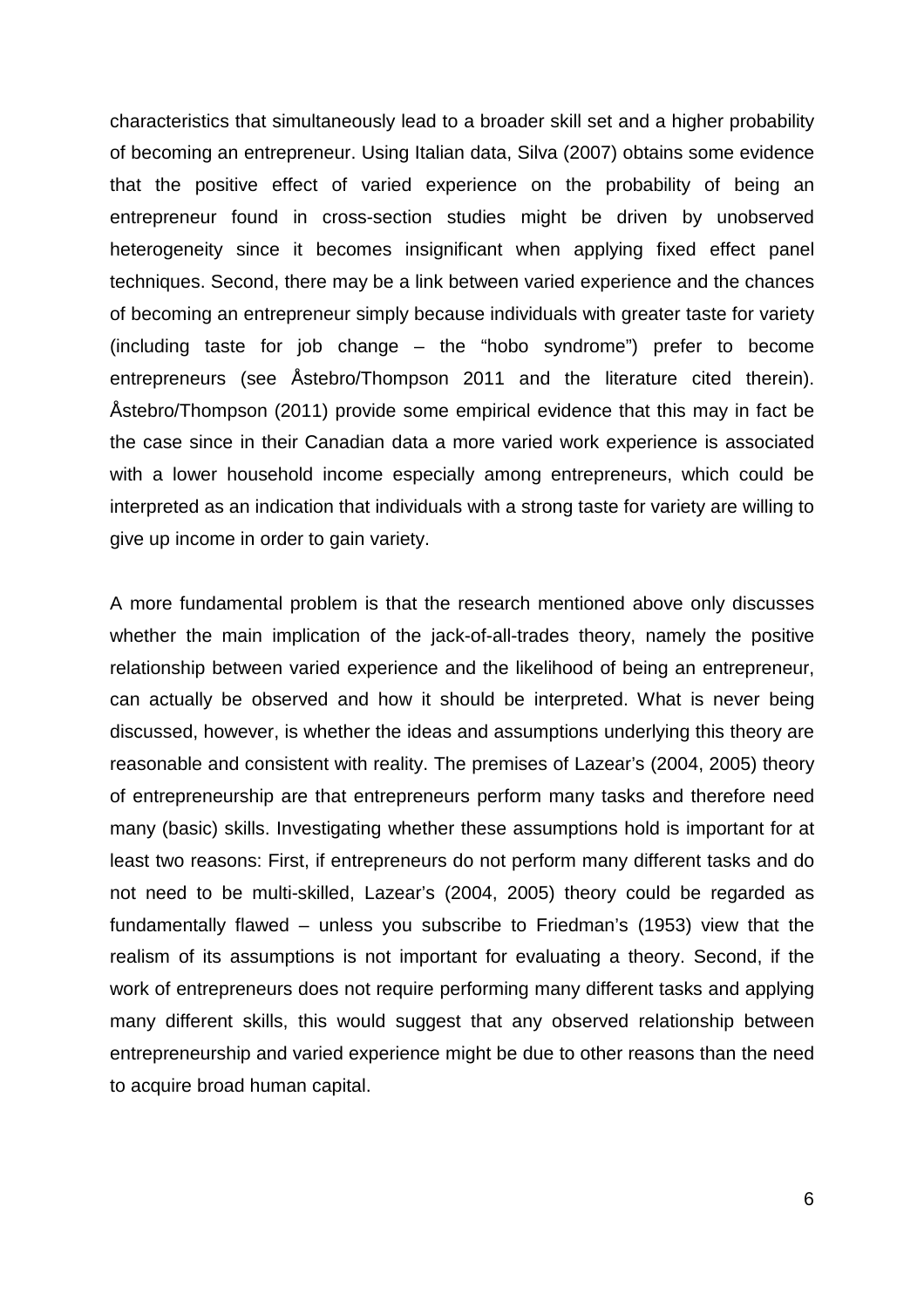Taking the assumptions of Lazear (2004, 2005) as a starting point of our analysis, we are able to formulate two testable hypotheses:<sup>3</sup>

H1: The number of different tasks occurring at work is higher for entrepreneurs than for employees.

H2: The number of different skills required at work is higher for entrepreneurs than for employees.

Concerning skills, it seems reasonable to distinguish between basic and expert skills. Lazear's (2004, 2005) theory implies that entrepreneurs need skills in a variety of areas, but these skills can be rather basic since entrepreneurs can always hire workers to perform tasks that require expert knowledge. In contrast, employees benefit from acquiring expert skills in certain (but few) areas. Therefore we formulate our hypotheses 3 and 4 as follows:

H3: The number of different basic skills required at work is higher for entrepreneurs than for employees.

H4: The number of different expert skills required at work is lower for entrepreneurs than for employees.

While in principle entrepreneurs can hire workers to perform tasks where they lack knowledge, this may depend on how thick the relevant labor market is. In an application of the Lazear model to local labor markets, Helsley/Strange (2011) point out that entrepreneurs need to be generalists to a lesser degree and may still be able to manage successfully if they substitute local market thickness in large cities for a balance of skills. Similarly, certain tasks requiring special or basic skills could be outsourced, but whether this is profitable and feasible depends on transaction costs and on how developed the market infrastructure for complementary services is. This connection to the theory and scope of the firm is not explicitly addressed by Lazear (2004, 2005) but may be worth investigating in future research.

Although the assumptions and hypotheses about tasks and skills discussed above have not been checked in the empirical studies testing the jack-of-all-trades view of

 $\overline{a}$  $3$  These hypotheses should not only apply to entrepreneurs in a narrow sense – such as innovators or "founders of a new small restaurant", the example given by Lazear (2004: 208) – but to (almost) all individuals in self-employment. For a more detailed discussion of entrepreneurship and selfemployment, see section 3.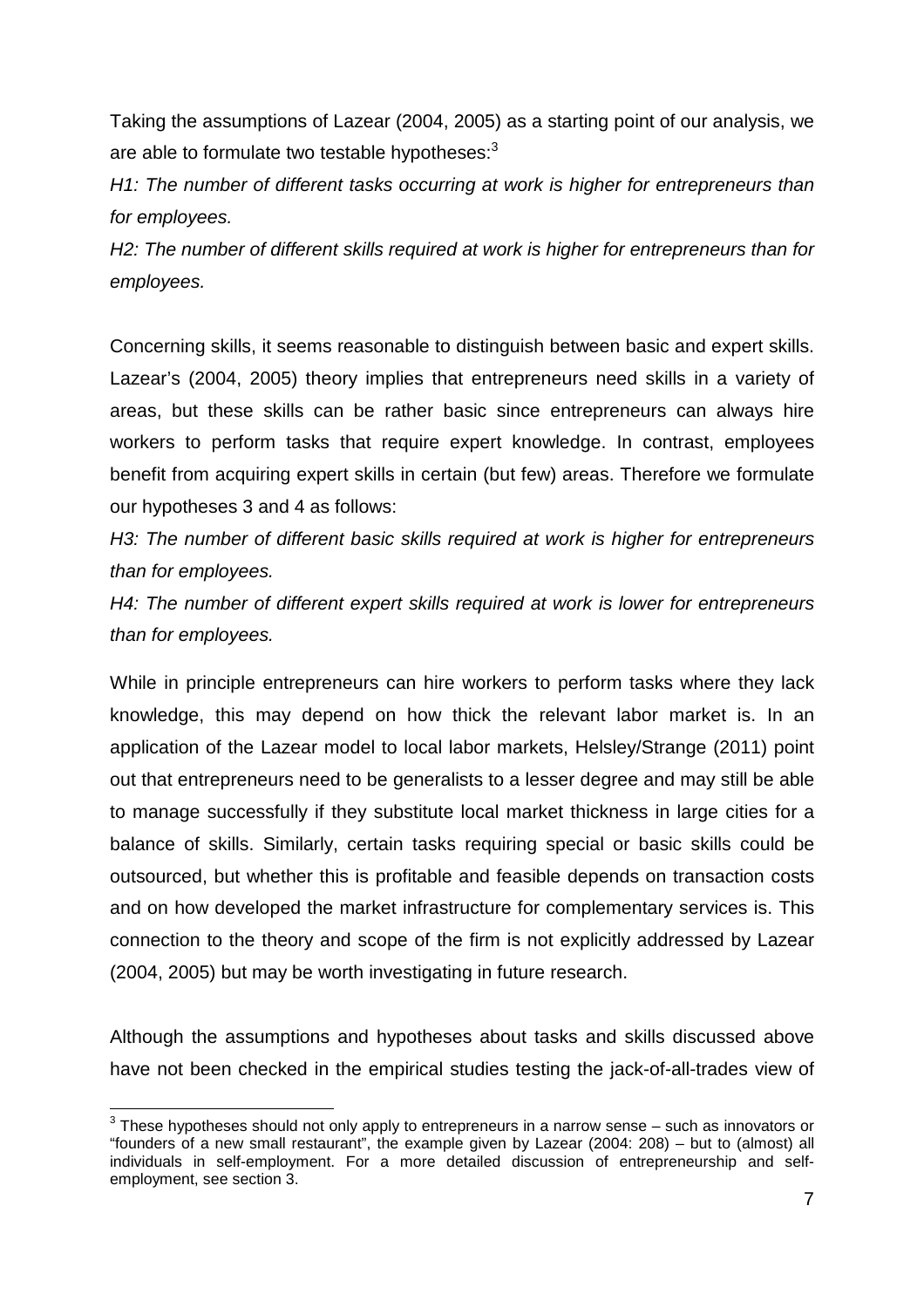entrepreneurship,<sup>4</sup> there is a strand of literature considering task variety in conjunction with work satisfaction. Self-employed are usually found to be more satisfied with their work than employees (see, e.g., Blanchflower 2004). Hundley (2001), for instance, argues that this is in part due to the greater task variety that selfemployed people experience, and he finds empirical support for this notion when analyzing various U.S. surveys. Schjoedt (2009) also states that entrepreneurs engage in many different activities which require them to use different skills. Using a sample of 547 top managers he shows that task variety is significantly higher on average for entrepreneurs than for non-founding managers. These (and similar) studies, however, usually do not analyze task and skill variety as dependent variables but mainly use them for explaining entrepreneurial satisfaction.

A complete test of Lazear's (2004, 2005) jack-of-all-trades theory of entrepreneurship of course requires that in addition to the underlying assumptions also the main implication(s) of this theory are investigated empirically. This seems to be particularly useful since some of the extant studies either are based on samples that are barely representative or use a rather limited set of control variables. As described above, the main implication of Lazear's theory is that human capital investment patterns should differ between those who become entrepreneurs and those who end up in paid employment, with individuals with broader, less specialized and more balanced skill sets being more likely to become self-employed. Given our data set explained below and following previous approaches (such as Wagner 2003), this implication can be transformed into the following two hypotheses to be tested.<sup>5</sup>

H5: An individual's probability of being an entrepreneur is higher the larger his number of changes of profession.

l  $4$  In a recent study using the same data set but not explicitly designed to test the assumptions of Lazear´s theory, Bublitz/Noseleit (2011) also ran regressions with the number of expert skills as the dependent variable, hypothesizing that the number of expert skills is higher for entrepreneurs than for employees (contrary to our hypothesis 4).

<sup>&</sup>lt;sup>5</sup> Note that this theory also implies a seventh hypothesis, namely that "[i]ndividuals with more balanced skill sets are more likely to become entrepreneurs" (Lazear 2005: 651). Data limitations and the problem of finding a convincing indicator of skill balance preclude us from directly investigating this hypothesis (although the results of testing hypotheses 5 and 6 may provide some indirect evidence). Studies that aim to directly test the balancing hypothesis are Lazear (2004, 2005), who uses the extent of special versus general courses of Stanford students, Backes-Gellner/Moog (2008), who construct a composite indicator of relative length of different types of work experience and extend this indicator to include human as well as social capital, and Hartog et al. (2010), who investigate the impact of various cognitive and social abilities.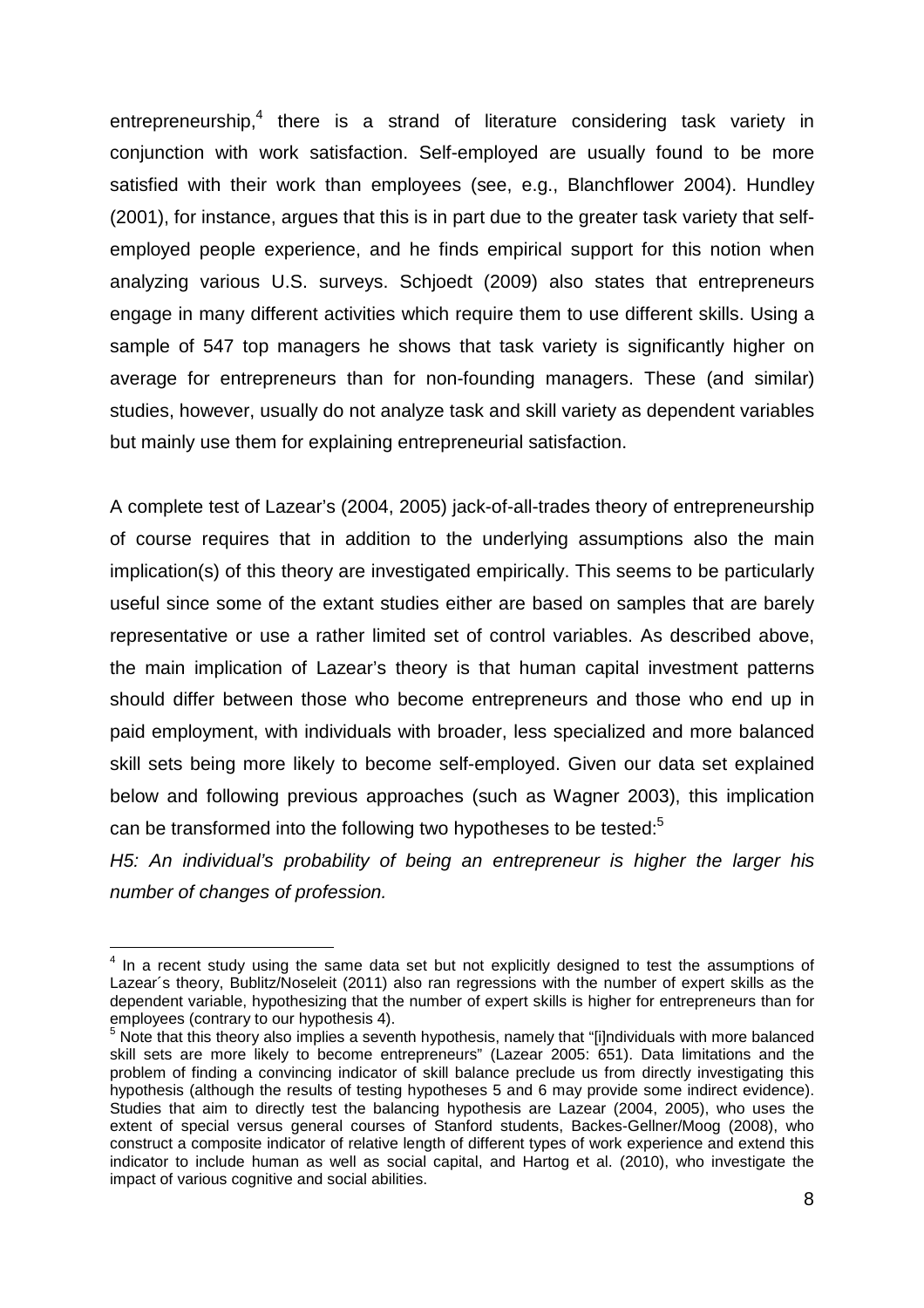H6: An individual's probability of being an entrepreneur is higher the larger his number of different kinds of professional training.

In his theoretical model, Lazear (2005) is not very explicit about conditioning, e.g. whether his assumptions and predictions are conditional on an individual working in a particular professional field. That said, he states that the probability of being an entrepreneur may vary by industry due to differences in complexity of production (requiring more different skills and thus reducing the supply of entrepreneurs), which suggests including controls for industry or professional field in the empirical analysis of hypotheses 5 and 6. He does not discuss whether his assumptions laid down in hypotheses 1 to 4 are based on individuals working in the same professional field but mentions various examples which make clear that the numbers of tasks occurring and of skills required at work vary across professions and industries. In addition, as discussed above, the market infrastructure for complementary inputs and services may differ between professions. Therefore and in order to rule out that it is the kind of work done rather than self-employment which determines tasks and skills it seems sensible to control for the professional fields in which individuals are active in the empirical testing of hypotheses 1 to 4, too. Nevertheless, we will also conduct robustness checks of estimations without conditioning on the professional fields.

A related question concerns conditioning on firm size, i.e. whether firm size should be included as a control variable. Estimations without controlling for firm size give us the average difference between self-employed persons and those in paid employment whereas estimations including firm size dummies restrict this difference to firms of similar size. In our opinion, the former approach is more in spirit with the theoretical argumentation whereas the latter approach imposes a restriction not postulated by Lazear (2004, 2005) and may even be more problematic if firm size has different effects on the tasks and skills of self-employed and paid employees. In particular when looking at the group of self-employed individuals without employees it would be quite inappropriate to just compare these with the special case of employees in firms with one employee. Moreover, firm size could be endogenous if more specialized workers select themselves into bigger firms where the division of labor may be more pronounced. Firm size might also be endogenous for self-employed individuals since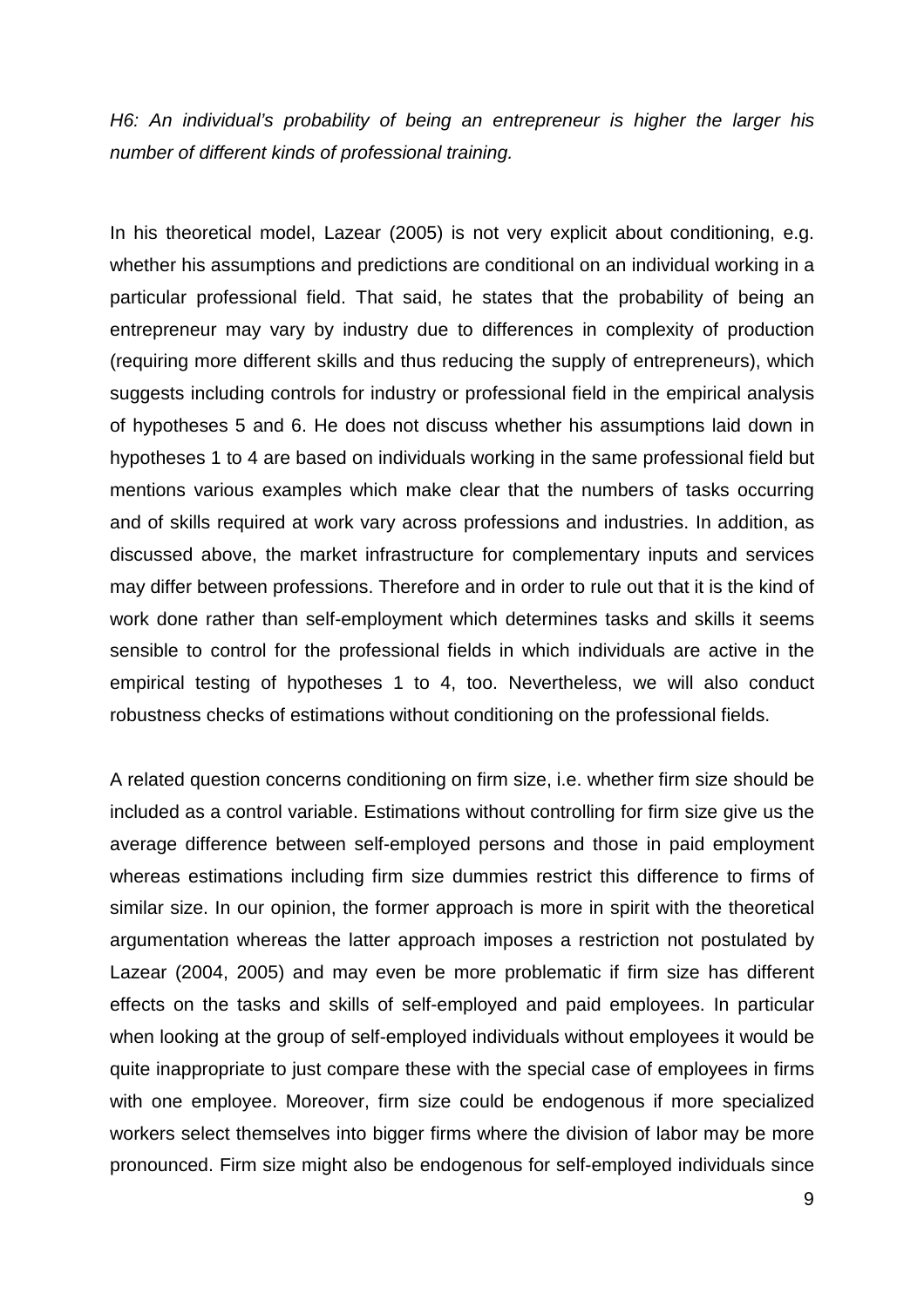the model by Lazear (2005: 657f.) predicts that in professional fields with relatively low skill requirements many individuals are able to run their own business so that the number of firms will be high and their average size will be small. For these reasons, we prefer to report the results of regressions without firm size but we will run regressions including ten firm size dummies as a robustness check.

### **3. Data and descriptive evidence**

The data set used in this study is the BIBB/BAuA Employment Survey of the Working Population on Qualification and Working Conditions in Germany 2006 (Hall/Tiemann 2006; for a detailed description see Zopf/Tiemann 2010). The data contains information on 20,000 individuals from the German active labor force population (excluding apprentices) who are at least 15 years old and regularly work at least 10 hours per week. The data set is unique in that it does not only include information on self-employment but also provides exceptionally rich information on job characteristics and job and skill requirements which is crucial for our investigation. In contrast, there is almost no information on the latter variables in other large-scale data sets such as the German microcensus (Mikrozensus) or the Regional Entrepreneurship Monitor (REM) Germany. The German Socio-Economic Panel (GSOEP) also provides information on these variables only sporadically and in less detail.

For reasons of data availability and like most of the literature, we use the occupational status of being self-employed as a proxy for entrepreneurship, the theoretical concept applied by Lazear (2004, 2005). Of course, self-employment and entrepreneurship may not be exactly the same, not least since the latter is often associated with some sort of innovative activity. However, according to Lazear (2004: 208), this innovative activity "may be as seemingly minor as recognizing that a particular street corner would be a good location for a dry cleaner", and Lazear (2005: 650) acknowledges that there are a number of possible definitions and empirical conceptualizations of entrepreneurship. In his own empirical research, Lazear (2004, 2005: 651) regards "self-employed individuals as entrepreneurs if they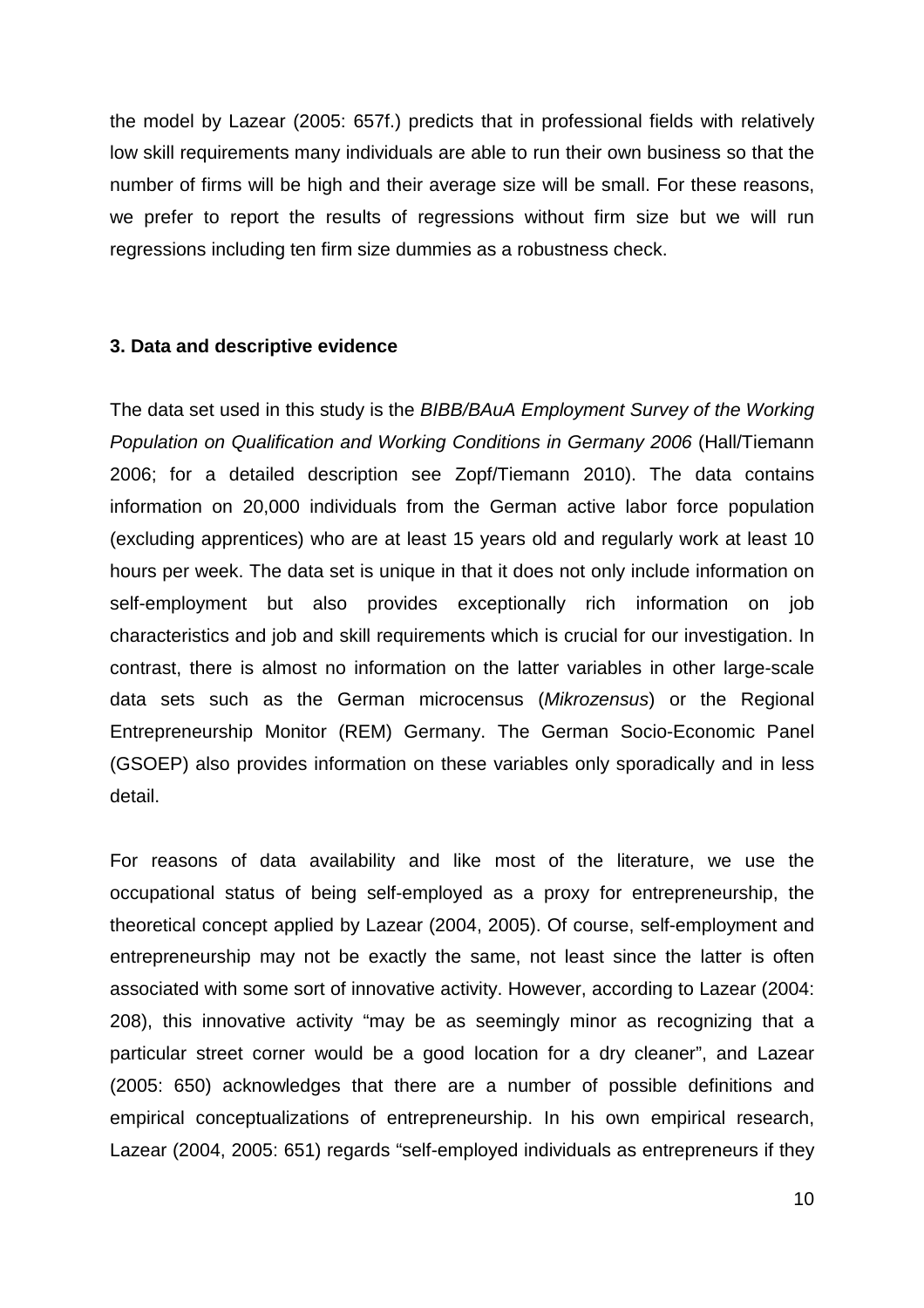view themselves as having started a business." However, even if they are not among those who initially started the business, self-employed persons still run their own business and in doing so they should need similar skills as entrepreneurs in a narrower sense (and more skills than employed specialists). Thus the jack-of-alltrades theory should not only apply to entrepreneurs in a narrow sense but also to almost all individuals in self-employment. Still, it seems reasonable to distinguish between self-employed with and without employees (the latter being called solo selfemployed from now on).<sup>6</sup> Since solo self-employed individuals are not able to delegate tasks to specialized employees they may (have to) be experts in certain areas and have to perform more different tasks than those self-employed who employ others – unless they outsource the activities they cannot delegate. In contrast, the solo self-employed do not need some skills that are important for the owners of larger firms, e.g. concerning personnel management or labor law. Therefore in our analysis we will take into account whether the self-employed also employ others or not.

(Table 1 about here)

In our data the share of self-employed among all employed individuals is 10.5 percent (see Table 1). This share fits quite well with data obtained from the German microcensus where the share of self-employed amounts to 11.1 percent in 2006 (own calculations).<sup>7</sup> As Table 1 shows the self-employed can be divided into two groups: tradesmen, who represent the majority of the self-employed, and liberal professionals. This distinction is due to German income tax law which defines liberal professionals (freiberuflich Tätige) as those self-employed who perform scientific, artistic, writing or educational activities or hold jobs like physician, lawyer and tax advisor. Those self-employed who are not members of the liberal professions are called tradesmen in our analysis (and are coded as Selbständige in our data set). Another distinction, which is more important for our analysis, can be made between

l  $^6$  See also Backes-Gellner et al. (2010) who derive and discuss various definitions of entrepreneurship from Lazear (2005), including self-employment with and without other employees.

 $7$  Note that our data set does not include apprentices and that we exclude helping family members and freelance collaborators from our analysis since they are neither entrepreneurial nor typical employees. The share calculated from the microcensus data excludes helping family members but includes freelance collaborators and apprentices.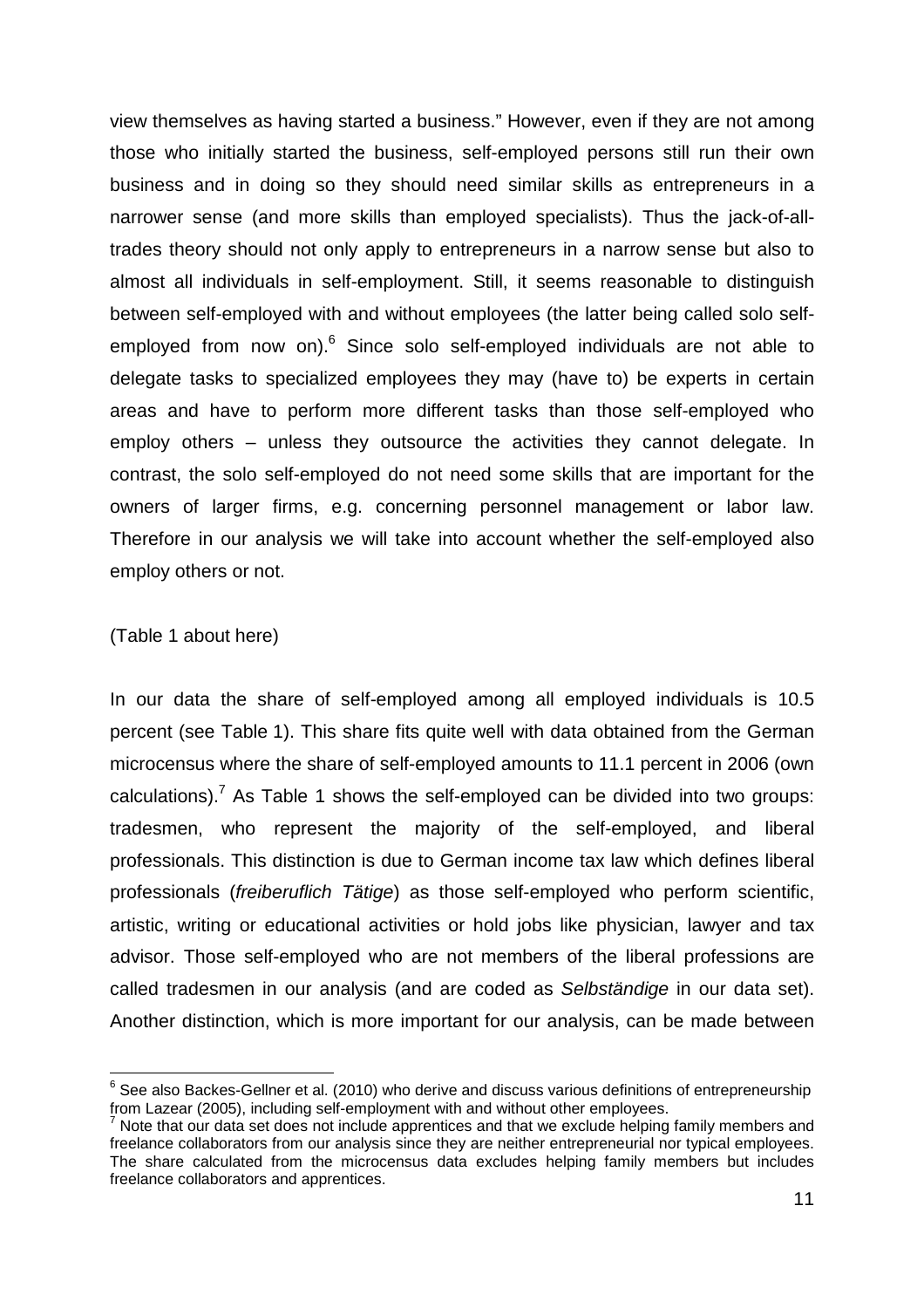self-employed with and without employees. Table 1 makes clear that a slight majority of business owners have employees but almost one-half run their business as solo self-employed.

Table 2 gives some descriptive evidence on how the self-employed (with and without employees) differ from paid employees: First of all, almost two-thirds of the selfemployed are male, whereas amongst paid employees both sexes are represented equally. This is in line with the stylized fact that men become self-employed much more often than women in Germany (see, e.g., Kelleter 2009) as well as in all developed countries (Parker 2009: 184). The average age and working experience of the self-employed clearly exceed that of paid employees. This is also in line with extant evidence (Parker 2009: 108) and may reflect that the acquisition of diverse experience requires more time than acquiring experience in just one field (assuming that the self-employed in fact need a more diverse skill set). Our data also show that self-employed individuals (in particular those with employees) work considerably more hours per week than paid employees. In contrast, individuals' migration background does not seem to make much of a difference.

## (Table 2 about here)

Task variety can be easily analyzed in our data since interviewees were asked how often certain tasks occurred at their work. Altogether there are 17 tasks, examples are "producing goods", "quality control", "purchasing/selling", "advertising/marketing" and "organizing working processes for others". Potential answers are "never", "sometimes" and "often". We measure task variety by counting the number of interviewees' positive statements that a task occurs at work sometimes or often (alternatively we just count tasks occurring often). Table 2 makes clear that the selfemployed have to perform more different tasks at work than employees regardless of whether only tasks that occur often are counted or tasks that occur sometimes or often. The self-employed on average perform 9.6 different tasks sometimes or often whereas employees are only confronted with 8.4 different tasks. 5.7 different tasks occur often at the work of self-employed individuals but only 4.8 in paid employees' jobs. The differences in the numbers of tasks are statistically significant at the 0.1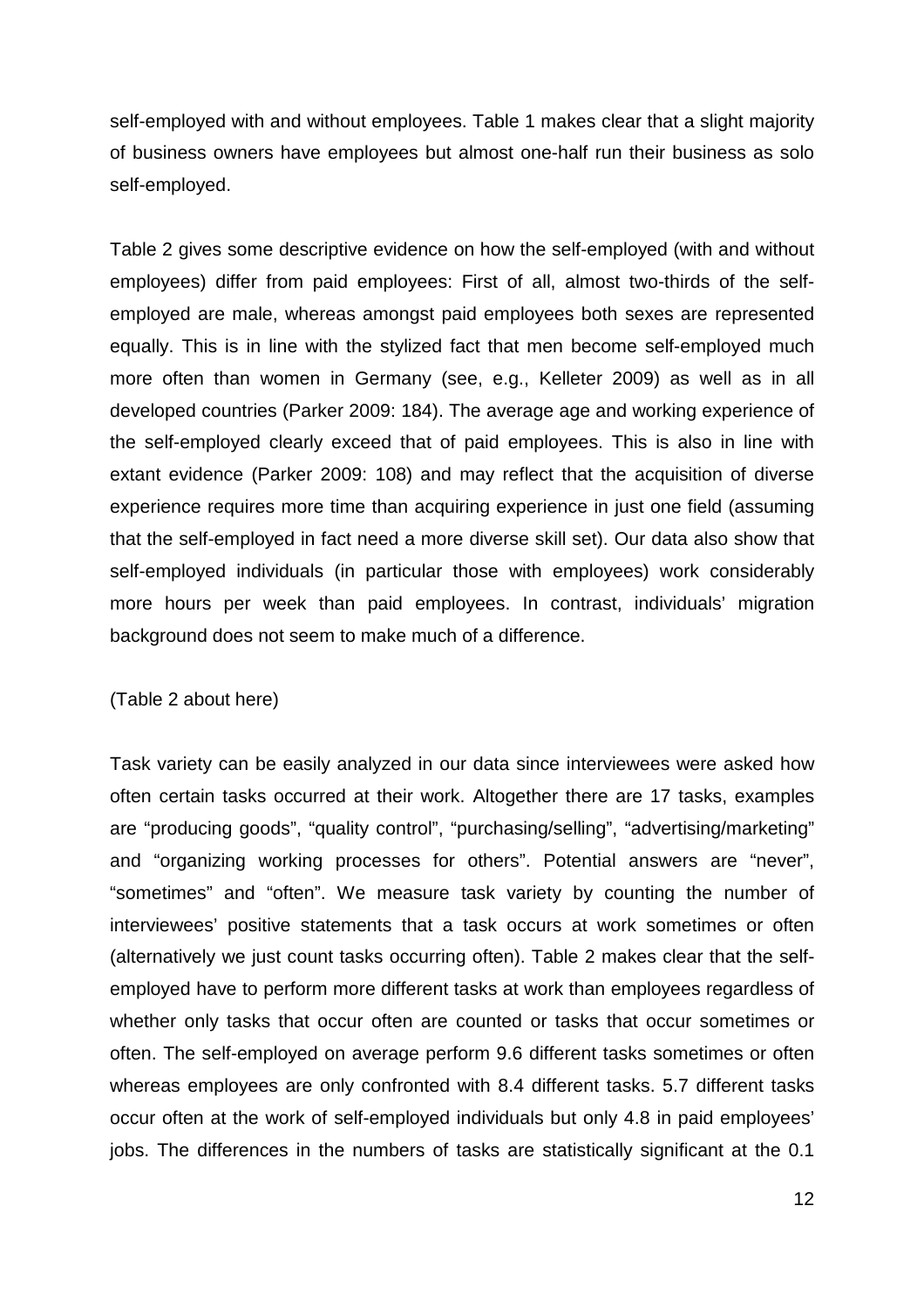percent level in both cases. This descriptive evidence is consistent with hypothesis 1. A closer look shows that these differences exist both for solo self-employed and for self-employed with employees but are considerably higher for the latter.

Information on skill variety is available in our data set since interviewees were asked whether their work required skills in certain areas such as natural scientific skills, technical skills, mercantile/business/economic skills, skills in law or in foreign languages. Potential answers were "no skills", "basic skills", and "expert skills". Following the same approach as in measuring task variety, we count how often (among the 12 different skills given) interviewees state that their work requires basic skills or expert skills (and we also calculate the total number of both skills). The results in Table 2 show that self-employed need more different skills at work than employees, regardless of whether we look at basic skills, expert skills or the total number of skills. On average the work of self-employed requires basic or expert skills in 8.3 different areas whereas the work of employees only requires 6.7 skills. Differences show up both in basic skills (4.8 vs. 4.2) and in expert skills (3.5 vs. 2.5), and these differences are statistically significant at the 0.1 percent level in all three cases. While these results are consistent with hypotheses 2 and 3 (stating that the number of different skills or of different basic skills required at work should be higher for entrepreneurs than for employees), they are not quite in line with what one would expect according to hypothesis 4. The self-employed actually seem to need not only more basic but also more expert skills than employees, with the difference in the number of expert skills being even higher (absolutely and relatively) than the difference in the number of basic skills. This holds true for both groups of selfemployed but is again more pronounced for the self-employed with employees.

In addition to information on the tasks individuals perform and on the skills required at work, our data set also contains information in which of 54 professional fields individuals are active (for the classification of the professional fields, see Tiemann et al. 2008). This allows us to take a deeper look at what the self-employed actually do: The largest fraction of the self-employed, namely 11 percent, work in the professional field of management, management consultancy and accounting; here the share of self-employment amounts to 29 percent. The highest self-employment share can be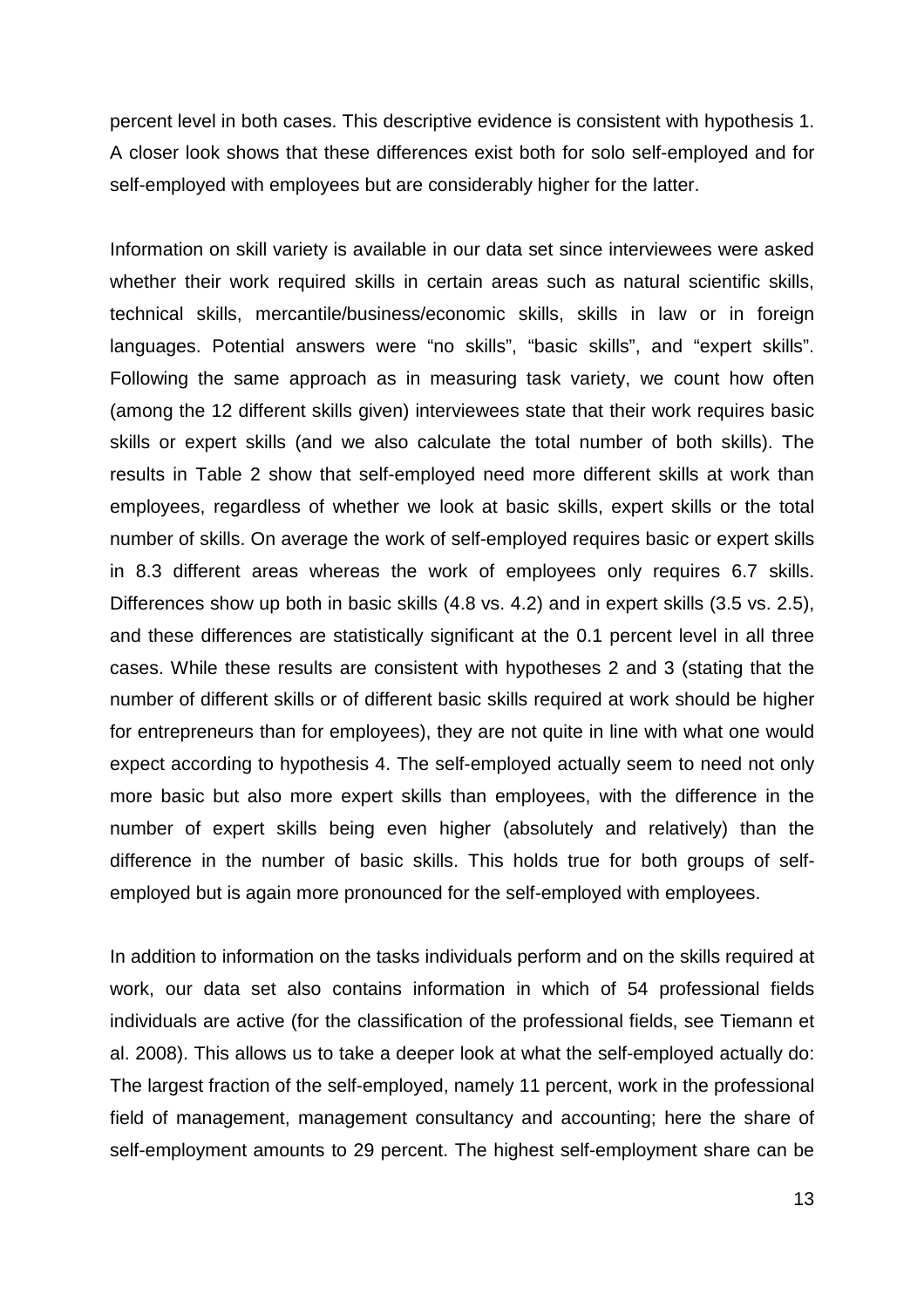found in the professional field of designers, photographers and advertisement manufacturers, where 53 percent of individuals are self-employed. Self-employment is also quite frequent among artists and musicians, among physicians and pharmacists and in agriculture. Concerning tasks occurring at work it is not surprising that 76 percent of the self-employed engage in "advertising/marketing" while the share of employees performing this task is only 39 percent. Similarly 75 percent of the self-employed are active in "purchasing/selling", but this is only true for 44 percent of paid employees. Interestingly self-employed individuals also engage more often in "research/development" than employees (the shares are 46 and 34 percent, respectively), which implies that using self-employment as a proxy for entrepreneurship at least partly captures the innovative activity of entrepreneurs. Concerning skills required at work, the self-employed do not only need more skills on average as reported in Table 2. A closer look at the data reveals that for all 12 skills listed the share of self-employed who need that skill is higher than the share of paid employees who need the same skill. This indicates that the larger overall number of skills required is not due to some single skills that the self-employed need much more often than employees. That said, there is a skill that stands out: mercantile/business/economic skills are reported to be required by 93 percent of the self-employed, whereas only 56 percent of the employees need it.

Exploiting a question in which interviewees were asked how many considerably different professions they have performed in their lifetime, Table 2 further shows that the self-employed have a more varied work experience than employees: While the latter changed their profession only 1.8 times, the self-employed on average report 2.2 changes of profession. This difference, which is statistically significant at the 0.1 percent level, would be consistent with hypothesis 5. A closer look at Table 2 reveals, however, that a substantial difference only shows up for the solo self-employed. On average, the self-employed also had more different kinds of professional training (1.5) than the employed (1.3). While this difference is small, it is again statistically significant at the 0.1 percent level. However, although this descriptive evidence is consistent with hypothesis 6, it should be taken with a pinch of salt since different kinds of professional training could also reflect a higher level of education rather than just a more diverse one.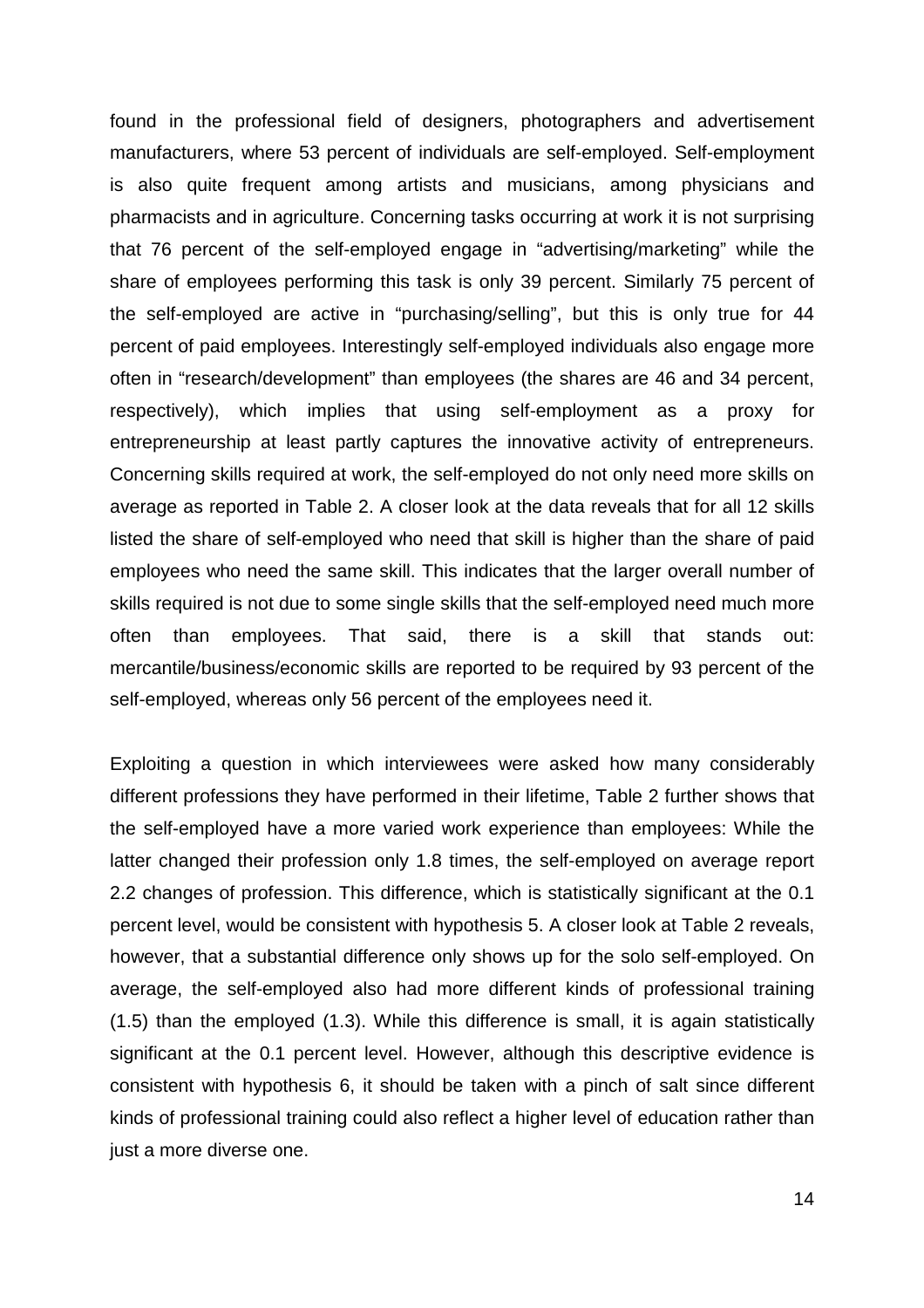Finally, the last column of Table 2 makes clear that concerning our variables of interest there are marked and statistically significant differences between the selfemployed with and without employees. This suggests once more that empirical analyses should try to distinguish between these two types of self-employment.

# **4. Testing the premises of the jack-of-all-trades view of entrepreneurship**

We start our multivariate analysis by testing the assumptions on which Lazear's theory is build, which are laid down in hypotheses 1 to 4. Hypothesis 1 can be tested by running an OLS regression with the number of tasks occurring at work as the dependent variable and a dummy variable indicating whether an individual is selfemployed as the crucial explanatory variable. $8<sup>8</sup>$ 

In order to rule out that it is the kind of work individuals do rather than selfemployment that induces the occurrence of many tasks (and the requirement of many skills) we control for several variables which characterize the type of work performed: First of all we include 54 dummies for the professional fields individuals work in (as discussed in section 2). We also take into account that the number of tasks occurring at work may depend on the human capital individuals possess. We thus include the highest level of vocational qualification, the overall working experience (i.e. the number of years since taking up the first job, in linear and quadratic form), the number of years of working intermissions as well as the tenure at the current job (also in years and in linear and quadratic form) as control variables. Since there may occur more different tasks if one just works more hours per week, we also control for working hours (5 dummy variables). Finally, we include sociodemographic control variables such as sex, migration background and place of residence.

l

 $8$  Note that our empirical results are virtually the same and our insights do not change if we make use of count data models (such as NegBin) rather than OLS in these and the following estimations (results are available from the first author on request). Count data models analyze the number of occurrences of a certain event within a certain interval (of time). We, however, count the number of singular occurrences of different events over uncertain intervals. Therefore, using standard count data methods might be regarded as similarly inappropriate as using OLS, but we are not aware of better ways to analyze our data. For a similar approach using both methods see Bublitz/Noseleit (2011).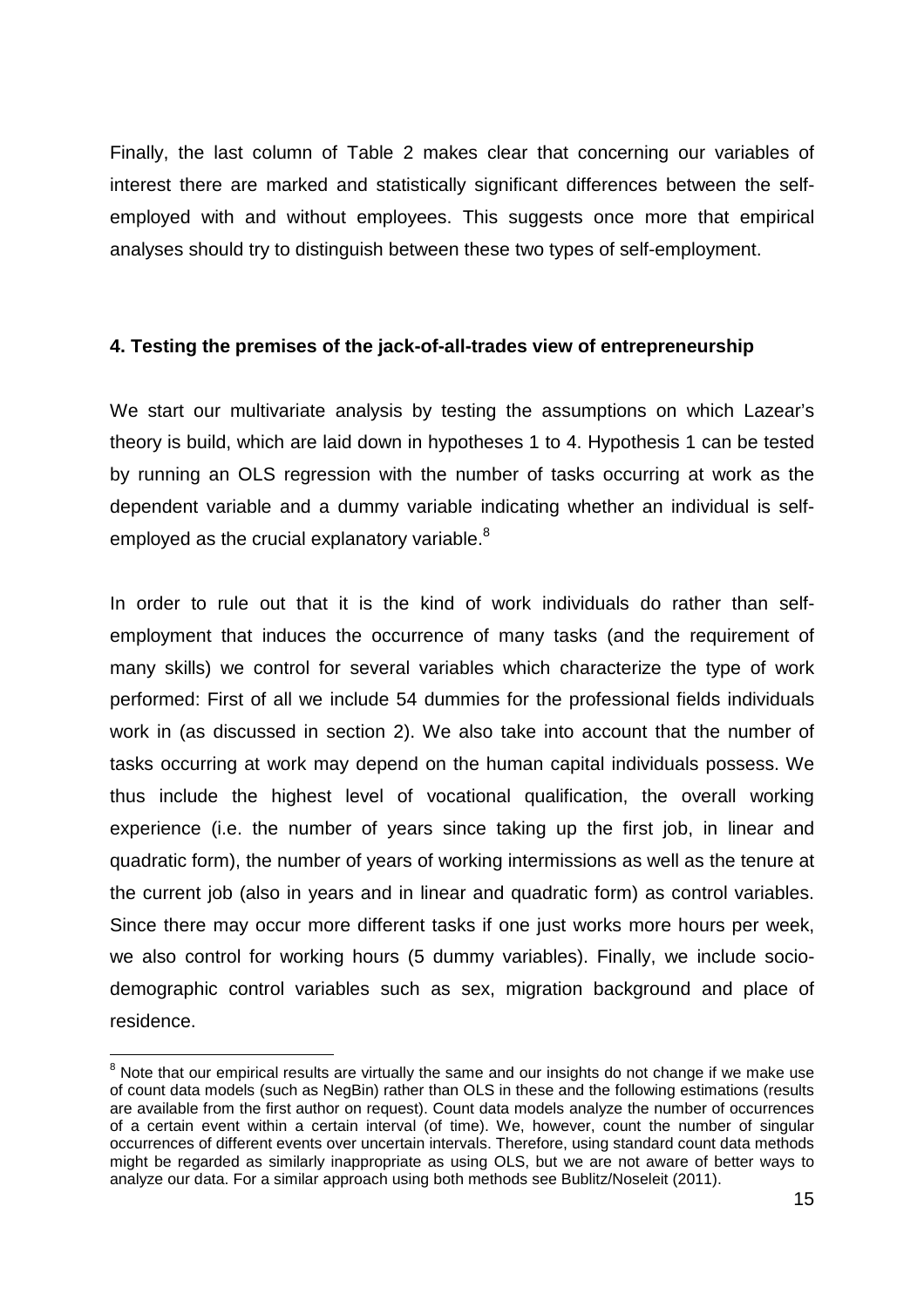#### (Table 3 about here)

Table 3 presents the results of several OLS regressions of the number of tasks on self-employment, whose explanatory power (in terms of R<sup>2</sup> and statistical significance) is quite satisfactory. Despite the large set of control variables, which in most cases conform to expectations, we find a positive relationship between selfemployment and the number of tasks occurring at work. Looking at tasks that occur sometimes or often (column 1), we can see that their number is about 0.78 higher for self-employed individuals than for those in paid employment. If we only focus on tasks that occur often, their average number is by 0.45 higher for the self-employed (column 2). This relationship holds for solo-self employed individuals as well as for those with employees, but the coefficient of the self-employed variable is significantly higher for the latter group (see columns 3 and 4). Since in all estimations the number of different tasks is higher for the self-employed than for those in paid employment, our empirical results support hypothesis 1. However, although the difference is statistically significant at the 1 percent level, it does not seem to be a big number in terms of economic significance. Taking seriously the idea that an entrepreneur has to perform such different tasks as advertising, marketing, innovating, producing goods, collecting information and organizing working processes for others, whereas the employee should specialize in one or just a few of such tasks, the measured average difference of less than one task is smaller than may have been expected.

Given that the self-employed perform more tasks at work, it would not be surprising if their work also required more different skills, as stated in hypothesis 2. This is tested by estimating OLS regressions of the number of skills required at work on a dummy indicating whether an individual is self-employed and the same control variables included in the regressions concerning the number of tasks above. The estimation results reported in Table 4 indicate that the total number of skills required at work is about 0.64 higher for self-employed individuals than for employees, ceteris paribus, and this effect is again statistically significant at the 1 percent level. The effect is of similar magnitude for the solo self-employed and for those entrepreneurs with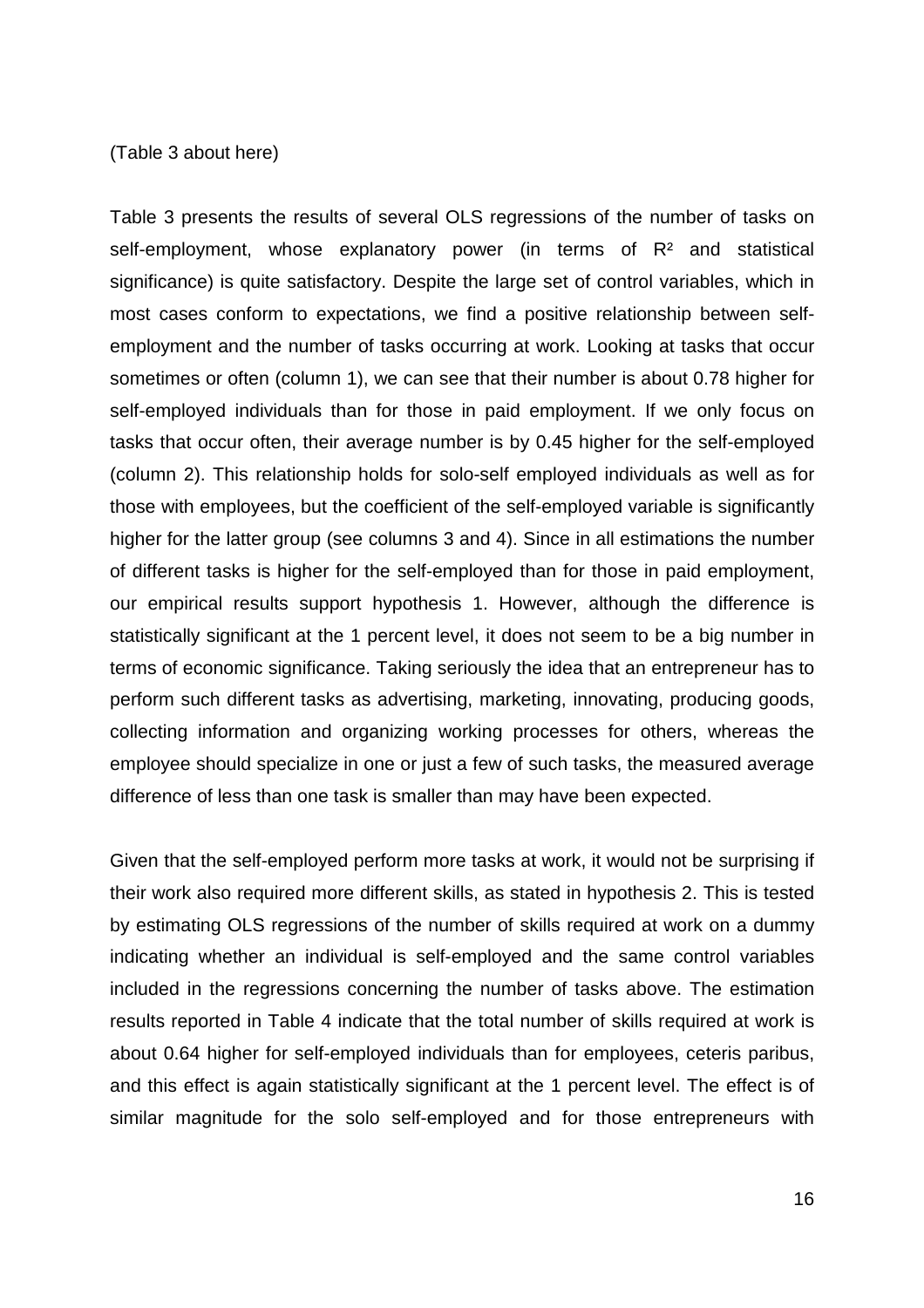employees (see columns 4 and 5), and it is statistically significant in both cases. This can be interpreted as a confirmation of hypothesis 2.

(Table 4 about here)

Since according to Lazear (2004, 2005) entrepreneurs' weakest skill determines their success, they should need many basic skills and few expert skills, as formulated in our hypotheses 3 and 4. The empirical evidence, however, only partly supports these hypotheses. As can be seen from the second column in Table 4, the number of basic skills required at work is indeed higher for self-employed individuals compared to other employees, which is consistent with hypothesis 3. However, while being statistically significant at the 1 percent level, the estimated difference of 0.33 again seems relatively small given that there are 12 skills altogether.

Our fourth hypothesis states that the work of entrepreneurs requires fewer expert skills than the work of paid employees. This hypothesis is soundly rejected by our data. On the contrary, Table 4 shows that the self-employed need 0.31 more expert skills at work than do employees, ceteris paribus, a difference which is statistically significant at the 1 percent level. A similar result is reported by Bublitz/Noseleit (2011) when analyzing 9 rather than 12 skills. This clearly contradicts Lazear's (2004: 208) extreme assumption that "[e]ntrepreneurs…need not be expert in any single skill".

Interestingly, comparing the results in Tables 3 and 4, we see that although business owners with employees perform about one task more than solo self-employed, they need the same amount of (additional) different skills. This casts some doubt on the assumed relationship between tasks and skills, namely that performing more tasks requires more skills.<sup>9</sup>

Taken together, our empirical results allow us to draw an overall picture that is only partly consistent with that sketched by Lazear (2004, 2005). We find that the selfemployed indeed perform more tasks than employees and that their work also

l <sup>9</sup> Note that a simple univariate OLS regression of the number of total skills required on the number of tasks occurring sometimes or often shows that about one-third of the variance in the number of skills can be traced back to the number of tasks.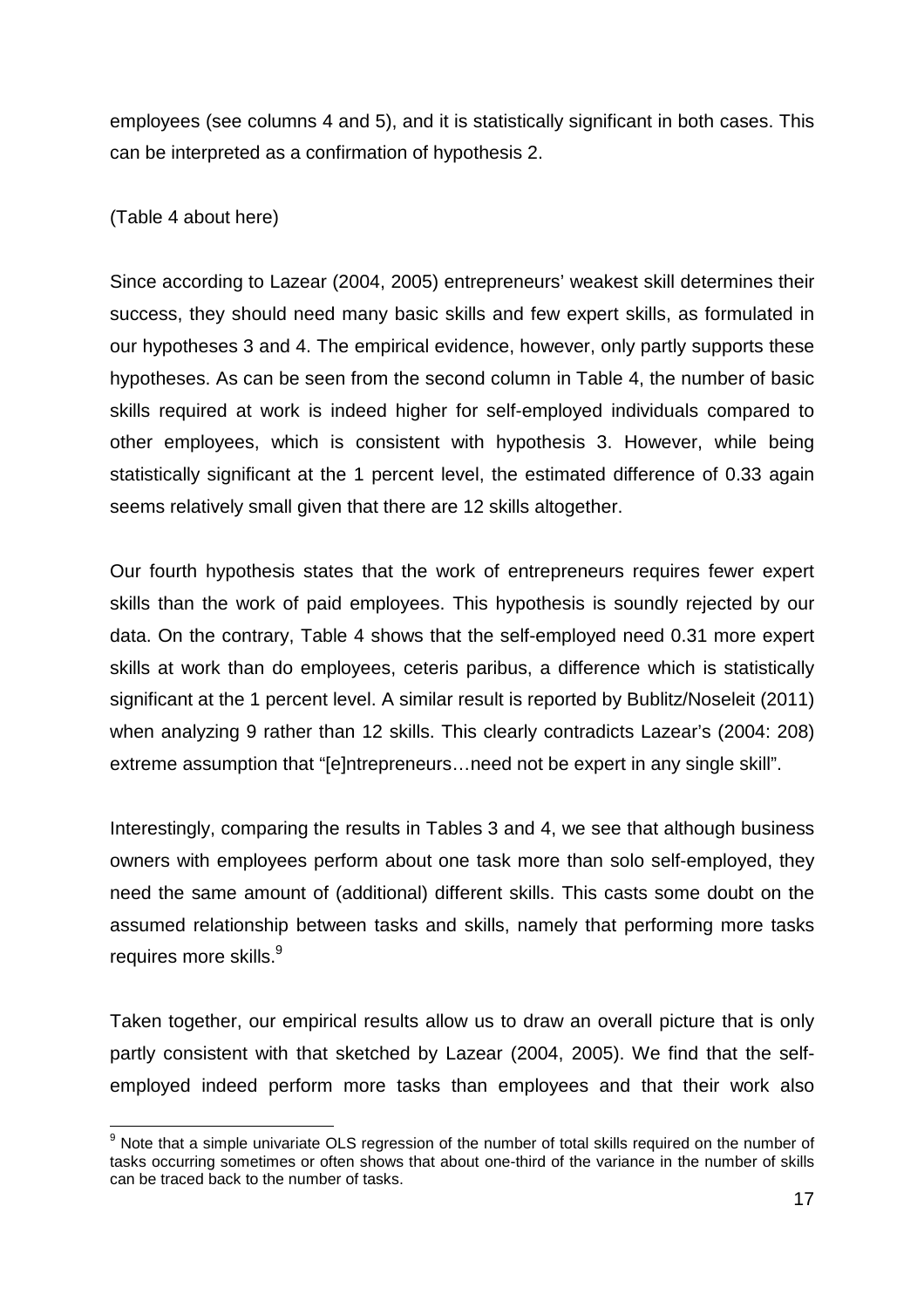requires more skills than that of paid employees. In particular the number of basic skills required at work is higher for self-employed individuals. This may be interpreted as supporting hypotheses 1, 2 and 3. However, in contrast to Lazear's assumptions (and to hypothesis 4), it is also the number of expert skills required at work (and not just the number of basic skills) which makes a difference between individuals in selfemployment and in paid employment, with self-employed individuals recording more skills of all sorts.<sup>10</sup>

Note that these insights still hold when we perform a number of robustness checks, such as including firm size dummies and thus comparing self-employed individuals and employees in firms of similar size (see the estimation results in the appendix table). We also restricted our sample to individuals aged 18 to 65, thus excluding the small group of older persons in employment (among whom the self-employed play a more prominent role) and an even smaller group of persons aged 15 to 17 (who are mainly employees). We further re-ran our estimations excluding those (few) individuals who report extreme values of 17 or 0 tasks occurring at work and of 12 or 0 skills required at work. As additional checks of robustness, we replaced our 54 professional fields by 61 branches following the classification of the Federal Statistical Office, we ran our regressions without the field where most self-employed individuals are active in (i.e. management/management consultancy/accounting), we excluded the three professional fields with the highest and the three fields with the lowest rates of self-employment from the sample, and we refrained from conditioning on professional fields and industries. Quantile regressions also show that the relationships between self-employment and the number of tasks occurring sometimes or often and the number of total skills do not vary substantially across the conditional distribution. The results of these robustness checks are not reported in tables but are available on request.

l  $10$  One explanation could be that expert skills act as a positive signal to capital lenders so that it makes sense for entrepreneurs to acquire (more) expert skills rather than just basic skills. However, individuals in our survey were explicitly asked about skills required in their current occupation, so that it seems likely that they actually need these expert skills at work and not just as a signal. Another explanation might be that entrepreneurs must have (more) expert skills since the market infrastructure for complementary inputs and services is not well developed, but in a market economy it is quite unlikely that this should occur on a large scale.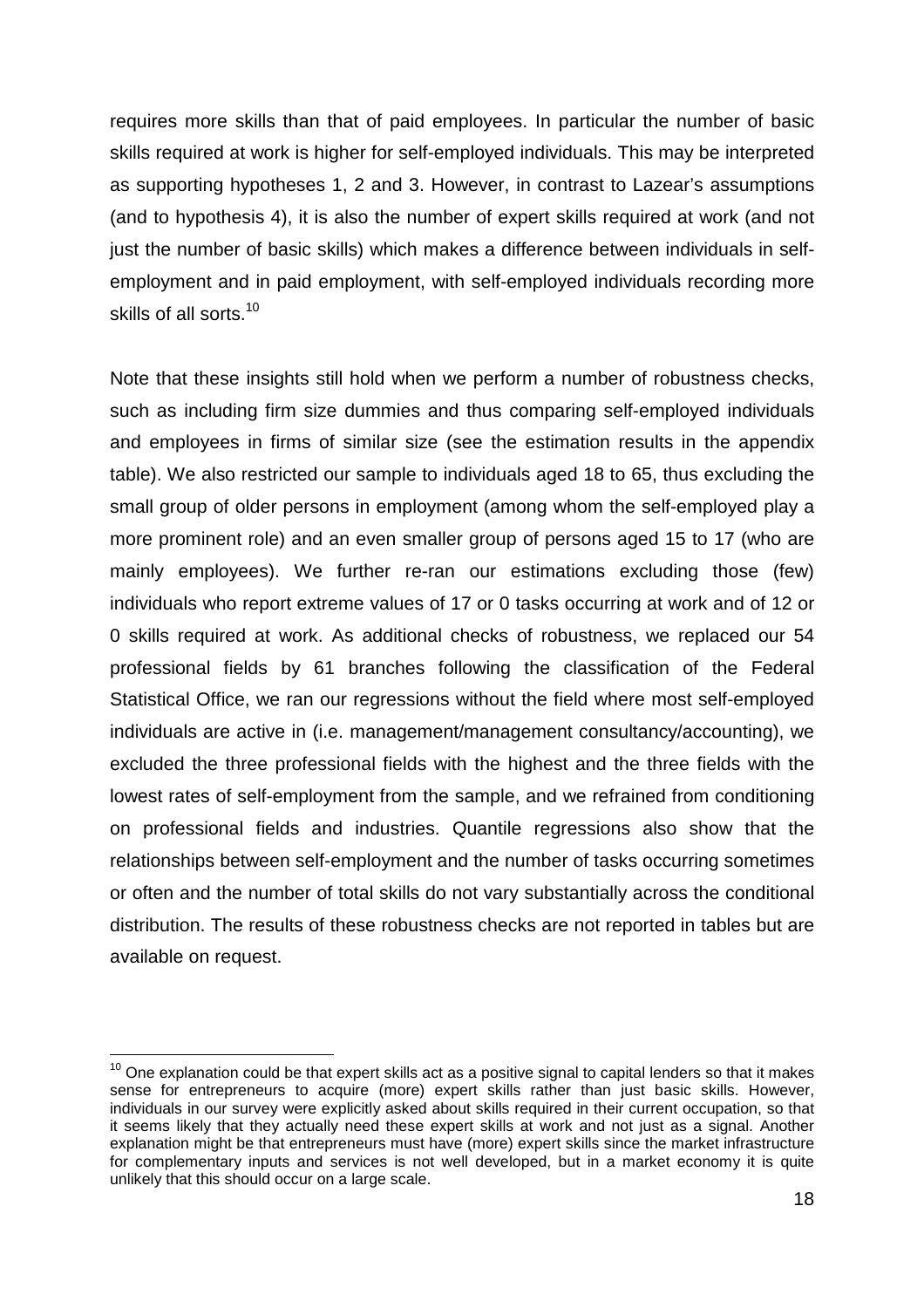# **5. Testing the implications of the jack-of-all-trades view of entrepreneurship**

Given that the self-employed do indeed need more skills than employees, the acquisition of these skills may require different human capital investment patterns. Special professional trainings and working in different professions may be one way to acquire the skills needed. Following our hypotheses 5 and 6 we therefore test whether the number of changes of profession and/or the number of different kinds of professional training are related to the probability of being self-employed.

Since we want to analyze the probability of being self-employed, we estimate a probit regression with a dummy indicating self-employment as the dependent variable. We include our two main explanatory variables in a most flexible way by using dummies for different numbers of changes of profession and different kinds of professional training. We control for several variables that have been found to affect the probability of being self-employed in previous studies (see, e.g., Parker 2009: 108 for an overview): These are sex, age (in linear and quadratic form), migration background, disability (3 dummies indicating the level of disability), school-leaving qualification (5 dummies), working experience and intermissions (both also in linear and quadratic form) and family status (5 dummies). We again include 54 dummies for the professional fields individuals work in and also 16 regional dummies for their place of residence. Due to data limitations we unfortunately cannot include control variables like parental (entrepreneurial) background or risk aversion and other personality characteristics which also have been found to be determinants of selfemployment (see Caliendo et al. 2011).<sup>11</sup>

## (Table 5 about here)

The results of this probit regression, shown in Table 5, are somewhat ambiguous. By and large, the probability of being self-employed seems to rise with the number of changes of profession (column 1). Having changed one's profession once or several times is associated with a higher probability of being self-employed, although the

l **<sup>11</sup>** While risk aversion is usually thought to deter individuals from becoming self-employed, Hsieh et al. (2011) argue that individuals with higher risk aversion might want to invest in balanced skills in order to diversify their human capital, making them more likely to become entrepreneurs.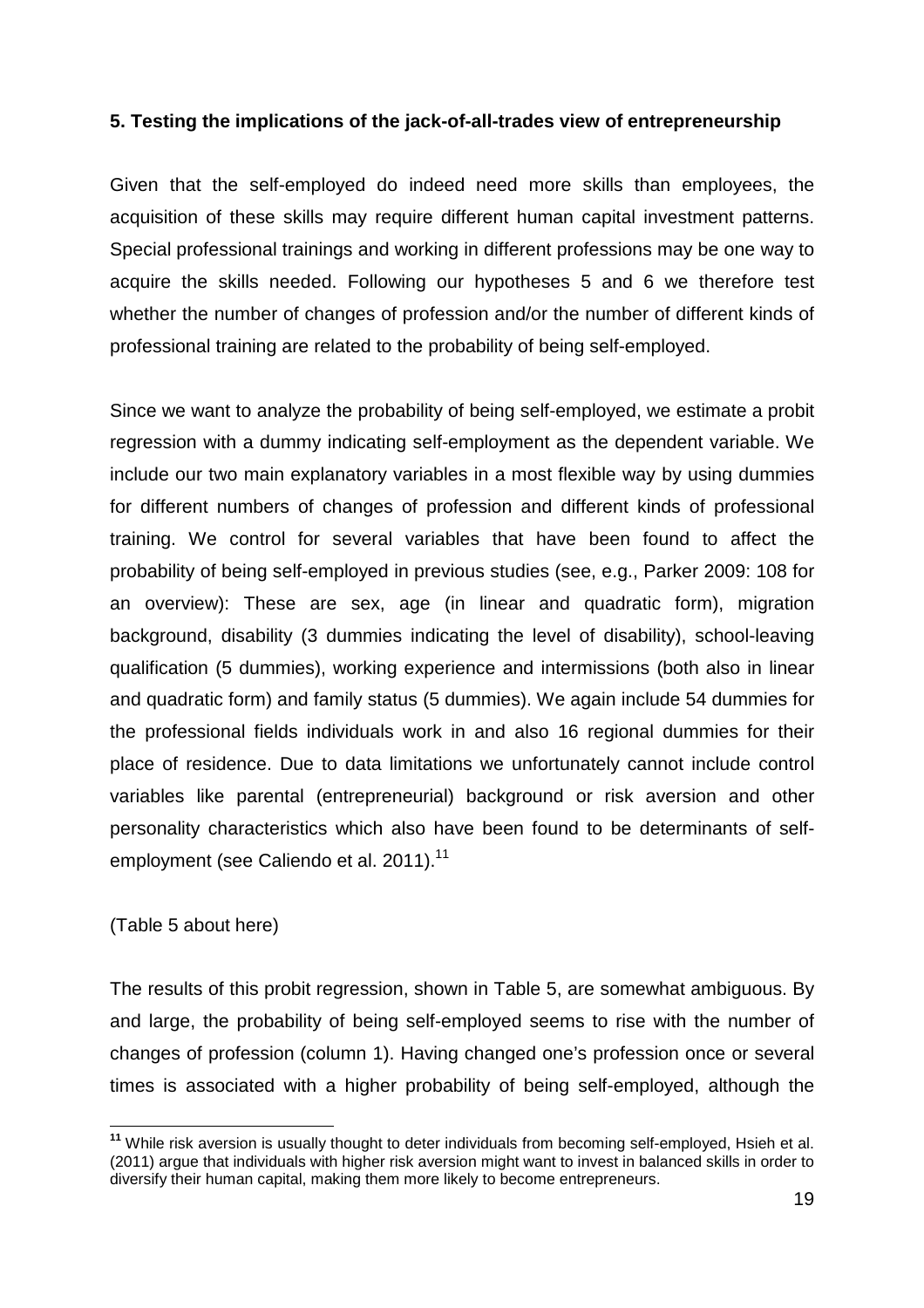difference becomes statistically significant (at the 5 percent level) only when having changed one's profession twice or more. Three changes of profession are associated with an estimated probability of being self-employed that is 2.5 percentage points higher compared to never having changed the profession. The probability of being self-employed is even 6.3 percentage points higher when having experienced more than five changes of profession.

However, looking at the solo self-employed and at entrepreneurs with employees separately reveals substantial heterogeneity. Columns 2 and 3 of Table 5 indicate that it is only the solo self-employed whose changes of profession are positively and statistically significantly related to the probability of being self-employed. For the sample without solo self-employed individuals, the signs of marginal effects change several times when raising the number of changes of profession and the estimated coefficients are (individually and jointly) not statistically significant at conventional levels. The only exception is having more than five changes of profession which is statistically significant at the 5 percent level and increases the estimated probability of being self-employed by 2.5 percentage points for self-employed individuals with employees.

Furthermore one could argue that the self-employed may be expected to have one more change of profession just because they once changed from paid employment to self-employment (except for those who always have been self-employed). Hence we re-ran the same probit regressions restricting the sample to individuals with at least one change of profession. The results of this robustness check are quite similar in terms of signs and statistical significance of coefficients (except that having changed more than five times is no longer statistically significant for the self-employed with employees).

Thus we find only partial support for our hypothesis 5 that an individual's probability of being an entrepreneur is higher the larger his or her number of changes of profession. While this seems to be true for the solo self-employed it is not the case for entrepreneurs who own larger firms and employ other workers. One possible explanation for this difference could be that individuals with many changes of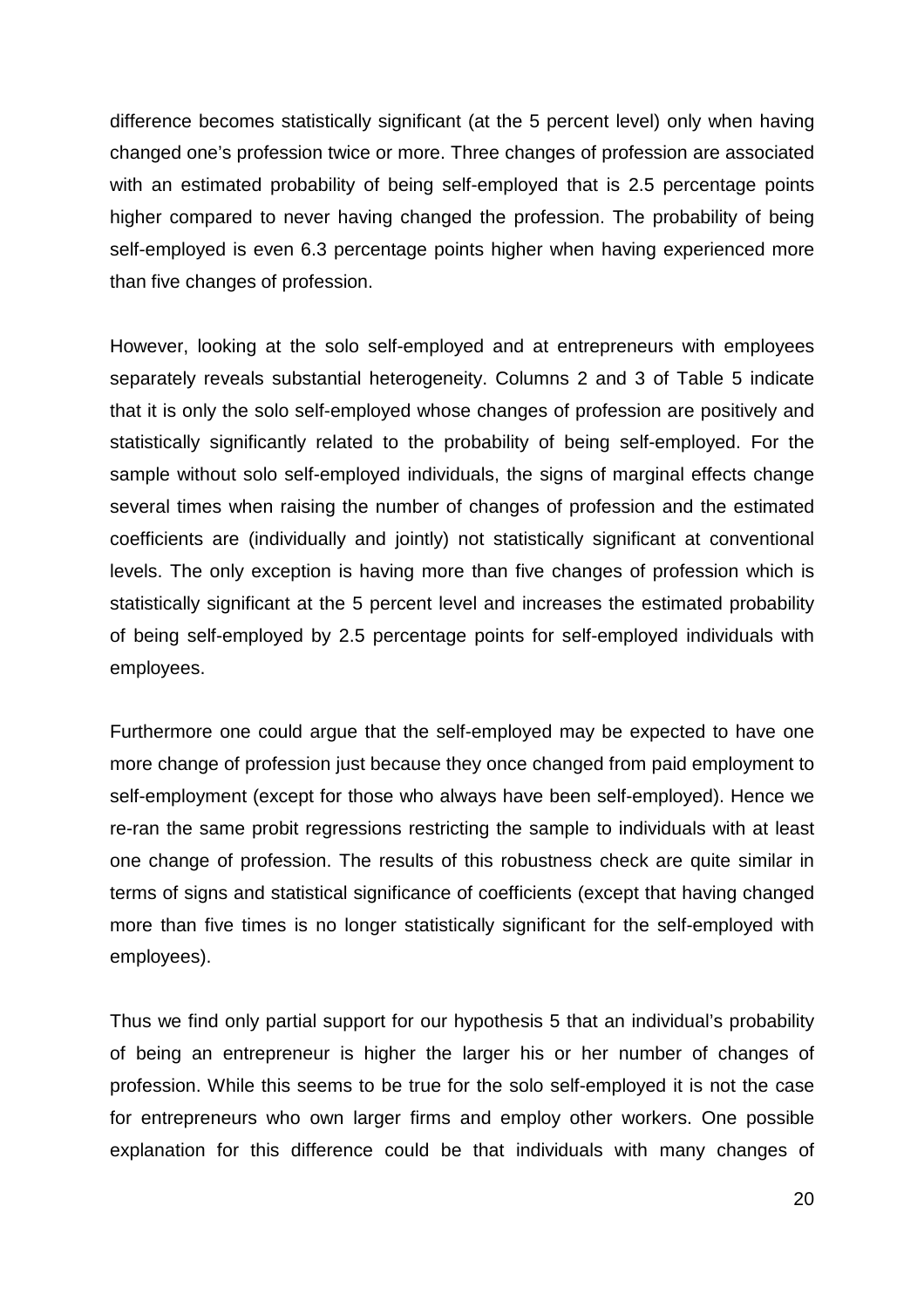profession are less able to get a stable job in paid employment and thus end up in solo self-employment (whereas managing a firm with other employees is clearly beyond their capacity). Another explanation might be that individuals with a strong taste for variety (reflected in many changes of profession) are likely to end up in solo self-employment but do not want to be stuck in the additional responsibilities which leading a larger firm with employees brings about. In these cases, however, the observed relationship between changes of profession and self-employment would not reflect the human capital investment strategy postulated by Lazear (2004, 2005).

Regarding hypothesis 6, the results in Table 5 indicate that there is no clear and robust relationship between the number of different kinds of professional training and the probability of being self-employed. Having completed three different kinds of professional training seems to be associated with an estimated probability of being self-employed that is 3.4 percentage points higher compared to having no professional training (significant at the 1 percent level) but having more or less than three different kinds of training has no statistically significant effect. The same picture emerges for the solo self-employed whereas in the sample without the solo selfemployed having one kind of professional training actually shows an unexpected negative marginal effect, and the other marginal effects are not statistically significant (it should be noted, however, that the numbers of different kinds of professional training are jointly statistically significant at the 1 percent level in all three regressions). Thus we are not able to confirm hypothesis 6.

Note that our conclusions do not change when performing robustness checks, such as restricting our sample to individuals aged 18 to 65, excluding the three professional fields with the highest and the three fields with the lowest rates of selfemployment from the sample, replacing our 54 professional fields by 61 branches, applying rare events logit instead of probit estimation, or dividing the self-employed into the two groups defined by German income tax law, namely tradesmen and liberal professionals. The results of these robustness checks are not reported in tables but are available on request.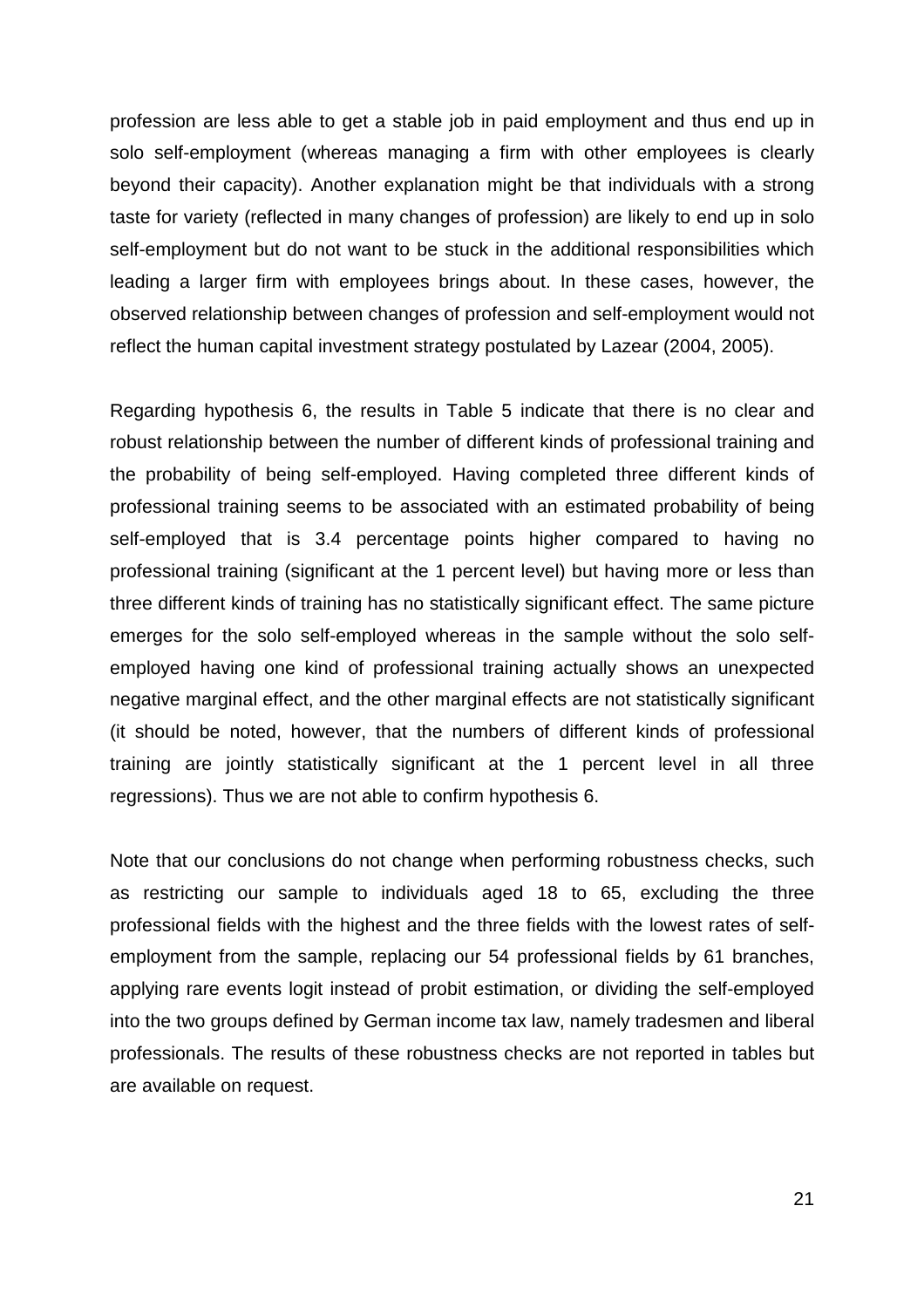### **6. Conclusions**

Using a large and representative data set for Germany and various concepts of selfemployment, this paper has tested the assumptions and implications of the "jack-ofall-trades" view of entrepreneurship proposed by Lazear (2004, 2005). Consistent with its theoretical assumptions we find that self-employed individuals perform more tasks than employees and that their work also requires more skills than that of paid employees, although the difference is relatively small. As expected the number of basic skills required at work is higher for self-employed individuals. However, in contrast to Lazear's assumptions (but consistent with recent empirical results by Bublitz/Noseleit 2011), it is also the number of expert skills required at work which makes a difference between individuals in self-employment and in paid employment, with self-employed individuals having more skills of all sorts. This suggests that acquiring broad human capital in the form of many basic skills is not sufficient for becoming self-employed (unlike the Lazear model where entrepreneurs' weakest skill determines their success). Our results make clear that business owners also need more expert skills than employees and that they should be masters of some skills rather than just jacks-of-all-trades.

Testing the implications of Lazear's (2004, 2005) theory, we find that an individual's probability of being an entrepreneur is only higher the larger his number of changes of profession if he is solo self-employed (but not if he employs other workers), and that there is no clear and robust relationship between the number of different kinds of professional training and the probability of being self-employed. In contrast to the majority of previous studies for Germany (see, e.g., Wagner 2003, 2006, Backes-Gellner/Moog 2008) and for other countries (see, e.g., Lazear 2004, 2005, Elfenbein et al. 2010, Backes-Gellner et al. 2010, Hsieh et al. 2011, Åstebro/Thompson 2011) our results thus provide only very limited support for the idea that human capital investment patterns should differ between those who become self-employed and those who end up in paid employment. This implies either that broader and less specialized skill sets are not decisive for becoming self-employed (which would be partly consistent with our results of testing the assumptions) or that modeling human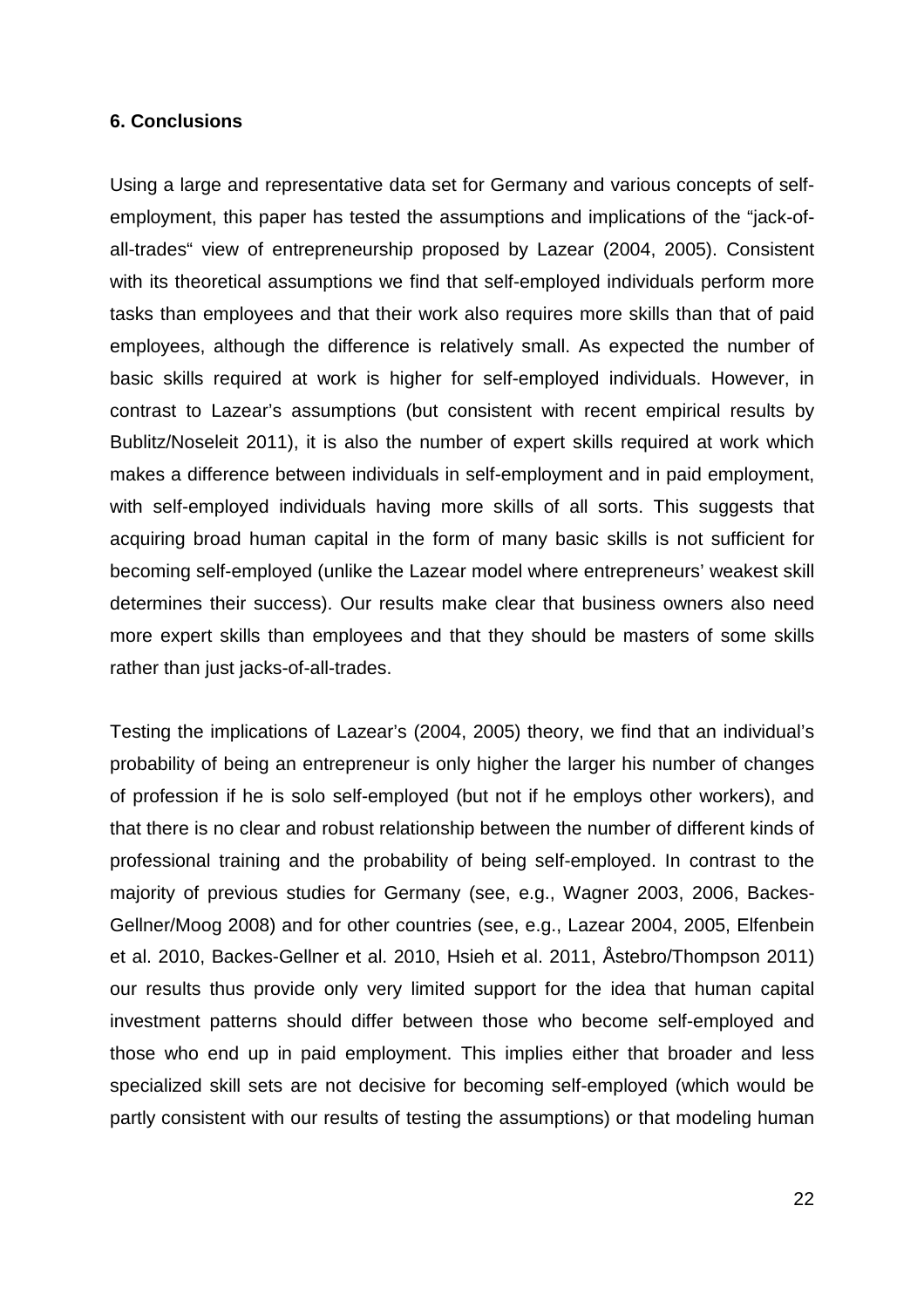capital investment patterns via changes of professions and different kinds of professional training (as done in this and previous studies) is not appropriate.

In addition to scrutinizing the Lazear view of entrepreneurship, our study and its empirical results may also be important for self-employment and entrepreneurship education, both of which have been strongly encouraged by economic policy and by academic organizations in Germany and many other countries. The fact that selfemployed individuals both need more basic and more expert skills than paid employees may explain why relatively few people are able and willing to start their own business. It also suggests that education and training should at the same time be broad and deep and that government agencies should have a closer look at the portfolio of skills of potential entrepreneurs (and possibly provide additional training) before subsidizing start-ups. That said, due to data limitations we have only been able to analyze the tasks and skills of business owners in a cross-section of employees, that is by taking a snapshot view of currently existing self-employed individuals. It would be interesting to know whether owners' basic and expert skills are also relevant for the long-term success and survival of firms and how their portfolio of skills develops over time. This might be a fruitful avenue for further research using panel data.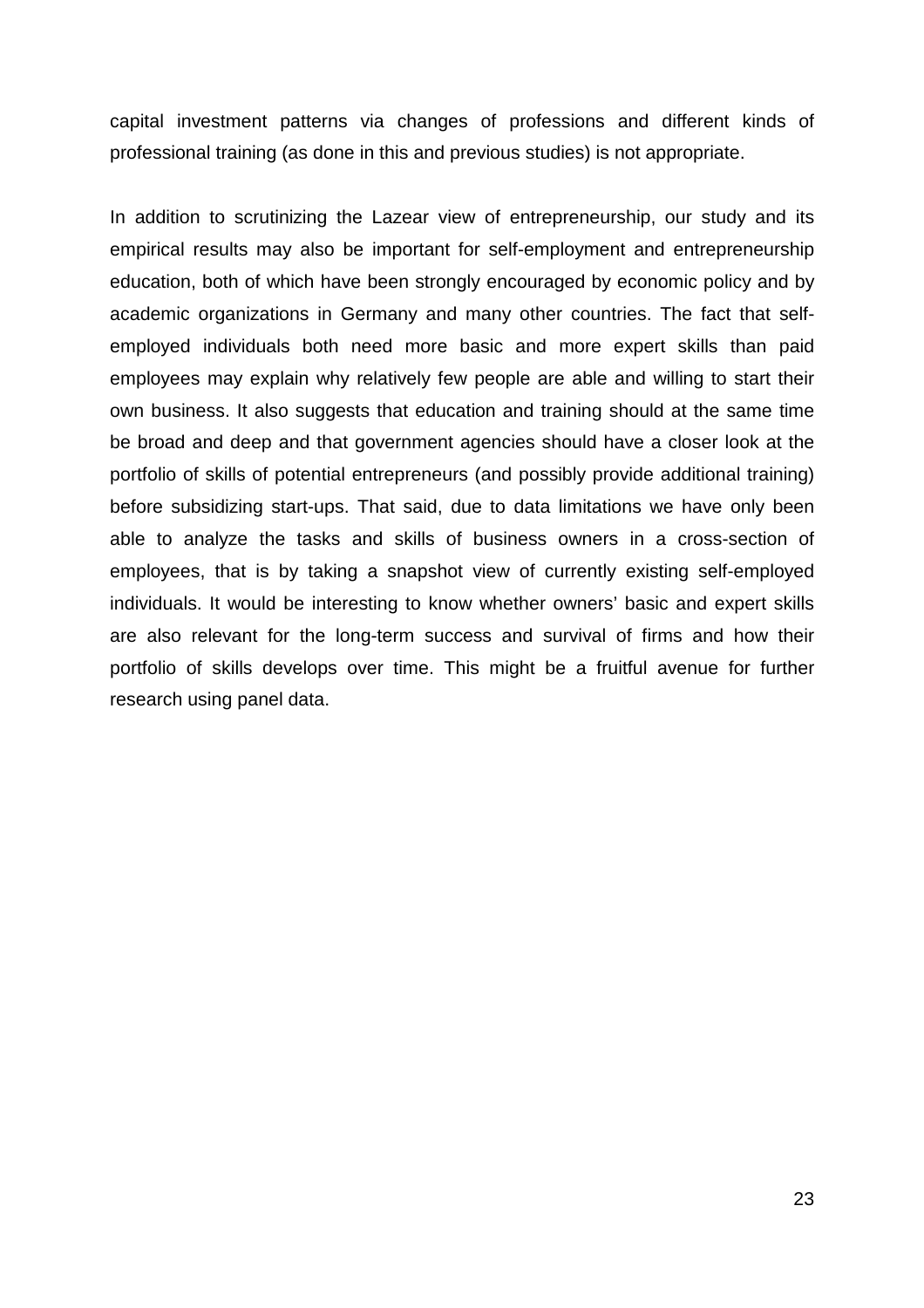#### **References**

- Åstebro, T. and P. Thompson (2011), 'Entrepreneurs, Jacks of all trades or Hobos?', Research Policy 40, 637–649.
- Backes-Gellner, U., S. N. Tuor and D. Wettstein (2010), 'Differences in the educational paths of entrepreneurs and employees', Empirical Research in Vocational Education and Training 2, 83–105.
- Backes-Gellner, U. and P. Moog (2008), 'Who chooses to become an entrepreneur? The Jacks-of-All-Trades in Social and Human Capital', University of Zurich Institute for Strategy and Business Economics Working Paper 76. Zurich.
- Benz, M. (2009), 'Entrepreneurship as a non-profit-seeking activity', International Entrepreneurship and Management Journal 5, 23–44.
- Blanchflower, D. G. (2004), 'Self-employment: More may not be better', Swedish Economic Policy Review 11, 15–73.
- Blanchflower, D. G. and A. J. Oswald (1998), 'What Makes an Entrepreneur?', Journal of Labor Economics 16, 26–60.
- Brixy, U. and J. Hessels (2010), 'Human capital and start-up success of nascent entrepreneurs', EIM Research Reports H201013. Zoetermeer.
- Bublitz, E. and F. Noseleit (2011), 'The Skill Balancing Act: Determinants of and Returns to Balanced Skills', Jena Economic Research Papers 2011 - 025, Jena.
- Caliendo, M., F. Fossen and A. Kritikos (2011), 'Personality Characteristics and the Decision to Become and Stay Self-Employed', IZA Discussion Paper 5566. Bonn.
- Elfenbein, D. W., B. H. Hamilton and T. R. Zenger (2010), 'The Small Firm Effect and the Entrepreneurial Spawning of Scientists and Engineers', Management Science 56, 659–681.
- Friedman, M. (1953), Essays in positive economics, University of Chicago Press, Chicago, Ill.
- Hall, A. and M. Tiemann (2006), 'BIBB/BAuA Employment Survey of the Working Population on Qualification and Working Conditions in Germany 2006, suf\_1.0', Research Data Center at BIBB (ed.), GESIS Cologne, Germany (data access),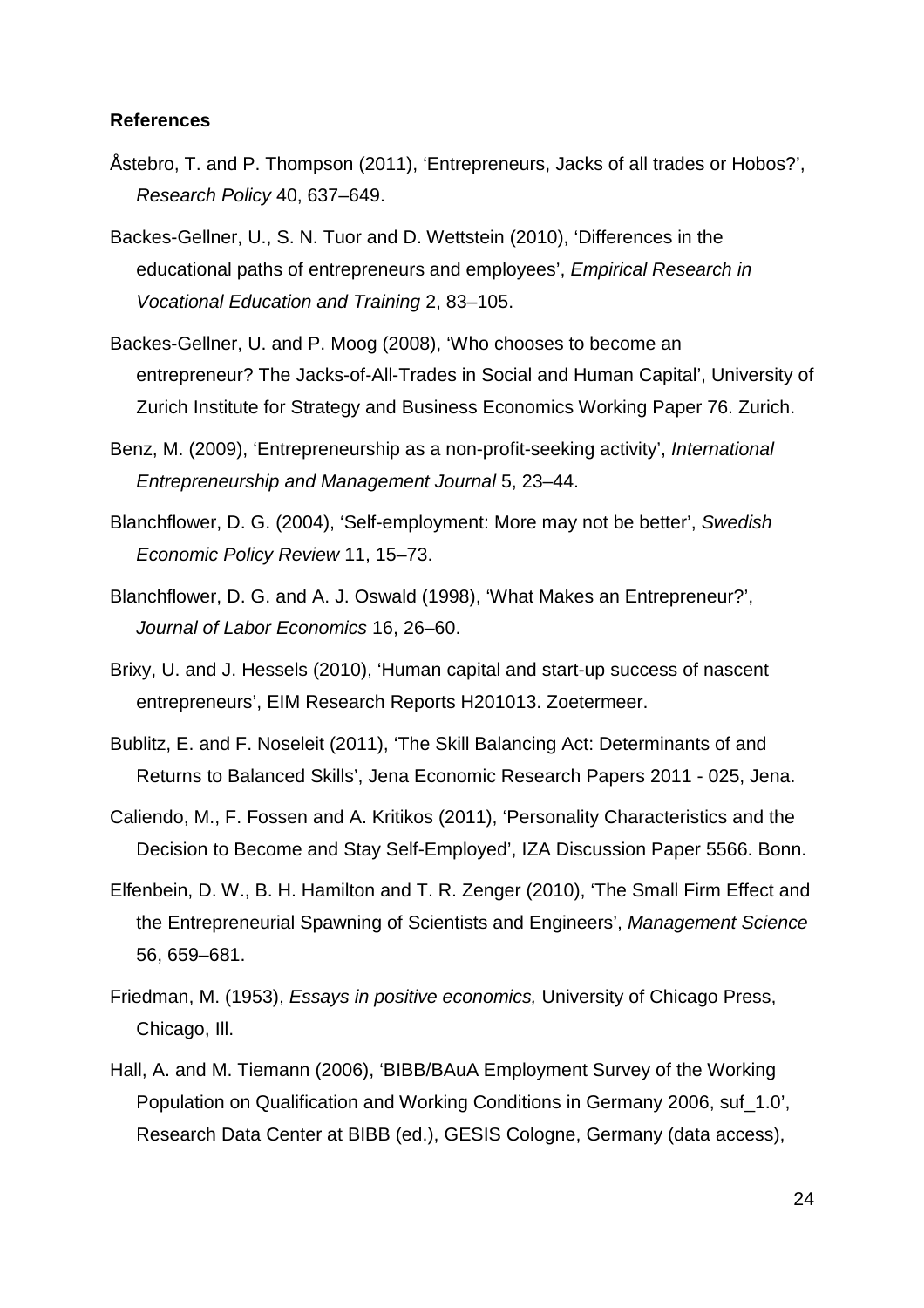Federal Institute of Vocational Education and Training, Bonn; DOI: 10.4232/1.4820.

- Hartog, J., M. van Praag and J. van der Sluis (2010), 'If You Are So Smart, Why Aren't You an Entrepreneur? Returns to Cognitive and Social Ability: Entrepreneurs Versus Employees', Journal of Economics & Management Strategy 19, 947–989.
- Helsley, R. W. and W. C. Strange (2011), 'Entrepreneurs and cities: Complexity, thickness and balance', Regional Science and Urban Economics 41, 550-559.
- Hsieh, C., S. C. Parker and C. M. van Praag (2011), 'Risk, Balanced Skills and Entrepreneurship', IZA Discussion Paper 6200, Bonn.
- Hundley, G. (2001), 'Why and When Are the Self-Employed More Satisfied with Their Work?', Industrial Relations 40, 293–316.
- Hyytinen, A. and P. Ilmakunnas (2007), 'What distinguishes a serial entrepreneur?', Industrial and Corporate Change 16, 793–821.
- Kanbur, S. M. (1979), 'Of Risk Taking and the Personal Distribution of Income', Journal of Political Economy 87, 769–797.
- Kelleter, K. (2009), 'Selbstständige in Deutschland. Ergebnisse des Mikrozensus 2008', Wirtschaft und Statistik 12, 1204–1217.
- Kihlstrom, R. E. and J.-J. Laffont (1979), 'A General Equilibrium Entrepreneurial Theory of Firm Formation Based on Risk Aversion', Journal of Political Economy 87, 719–748.
- Lazear, E. P. (2004), 'Balanced Skills and Entrepreneurship', American Economic Review 94, 208–211.
- Lazear, E. P. (2005), 'Entrepreneurship', Journal of Labor Economics 23, 649–680.
- Lucas, R. E., Jr. (1978), 'On the Size Distribution of Business Firms', Bell Journal of Economics 9, 508–523.
- Murphy, K. M., A. Shleifer and R. W. Vishny (1991), 'The Allocation of Talent: Implications for Growth', Quarterly Journal of Economics 106, 503.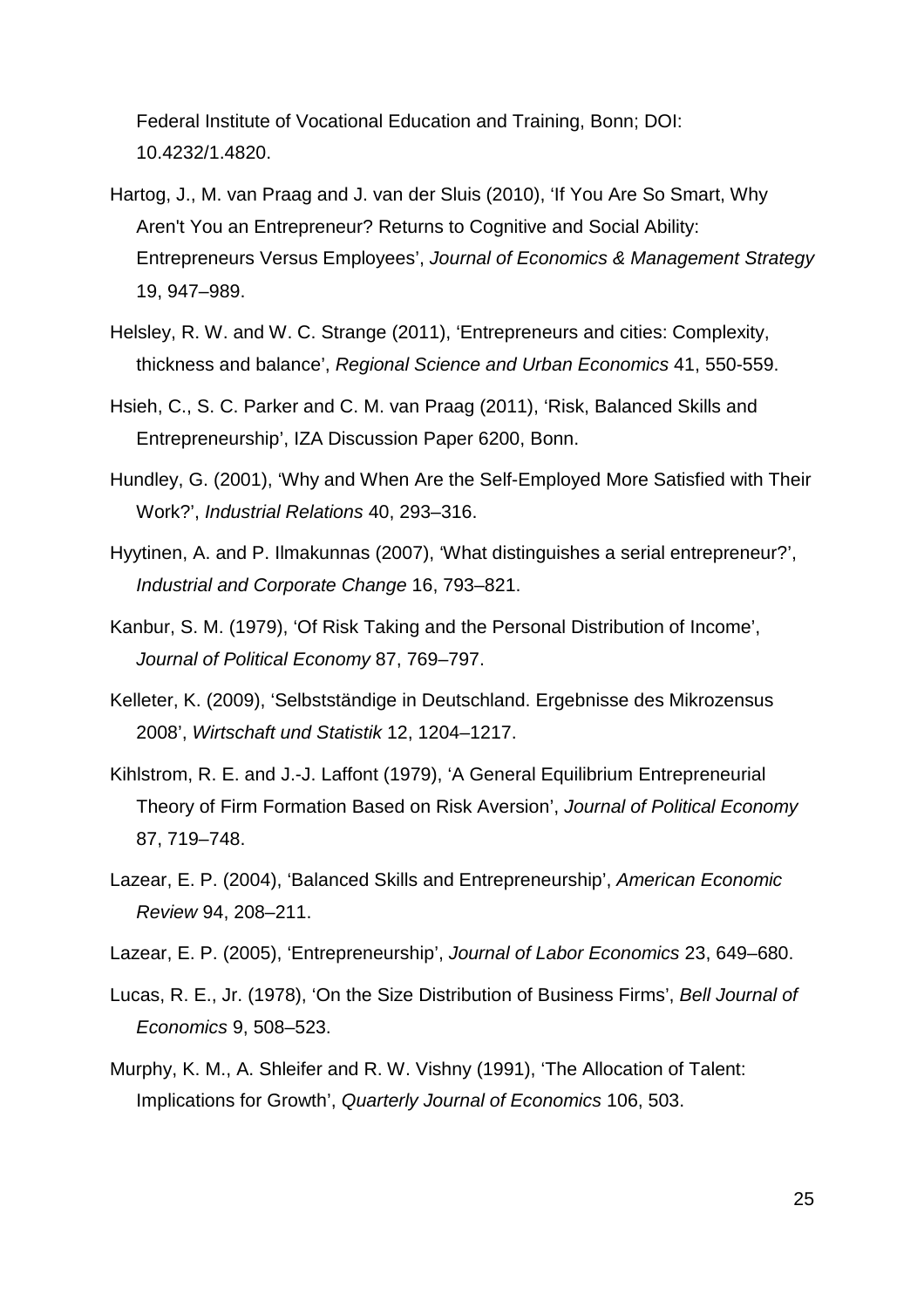- Oberschachtsiek, D. (2012), 'The experience of the founder and self-employment duration: a comparative advantage approach', Small Business Economics 39, 1- 17.
- Parker, S. C. (2009), The economics of entrepreneurship, Cambridge University Press, Cambridge, UK; New York.
- Schjoedt, L. (2009), 'Entrepreneurial Job Characteristics: An Examination of Their Effect on Entrepreneurial Satisfaction', Entrepreneurship Theory and Practice 33, 619–644.
- Schmitt, J. and N. Lane (2009), 'An International Comparison of Small Business Employment', CEPR Reports and Issue Briefs 2009-27. Washington, DC.
- Schumpeter, J. (1911), Theorie der wirtschaftlichen Entwicklung, Duncker & Humblot, Berlin.
- Silva, O. (2007), 'The Jack-of-All-Trades entrepreneur: Innate talent or acquired skill?', Economics Letters 97, 118–123.
- Stuetzer, M., M. Obschonka and E. Schmitt-Rodermund (2012), 'Balanced skills among nascent entrepreneurs', Small Business Economics (Online First), DOI: 10.1007/s11187-012-9423-2.
- Tiemann, M., H.-J. Schade, R. Helmrich, A. Hall, U. Braun and P. Bott (2008), 'Berufsfeld-Definitionen des BIBB auf Basis der Klassifikation der Berufe 1992', Wissenschaftliche Diskussionspapiere des BIBB 105, Bonn.
- Wagner, J. (2003), 'Testing Lazear's jack-of-all-trades view of entrepreneurship with German micro data', Applied Economics Letters 10, 687–689.
- Wagner, J. (2006), 'Are nascent entrepreneurs 'Jacks-of-all-trades'? A test of Lazear's theory of entrepreneurship with German data', Applied Economics 38, 2415–2419.
- Wit, G. de (1993), 'Models of self-employment in a competitive market', Journal of Economic Surveys 7, 367–397.
- Zopf, S. and M. Tiemann (2010), 'BIBB/BAuA-Employment Survey 2005/06', Schmollers Jahrbuch 130, 409–420.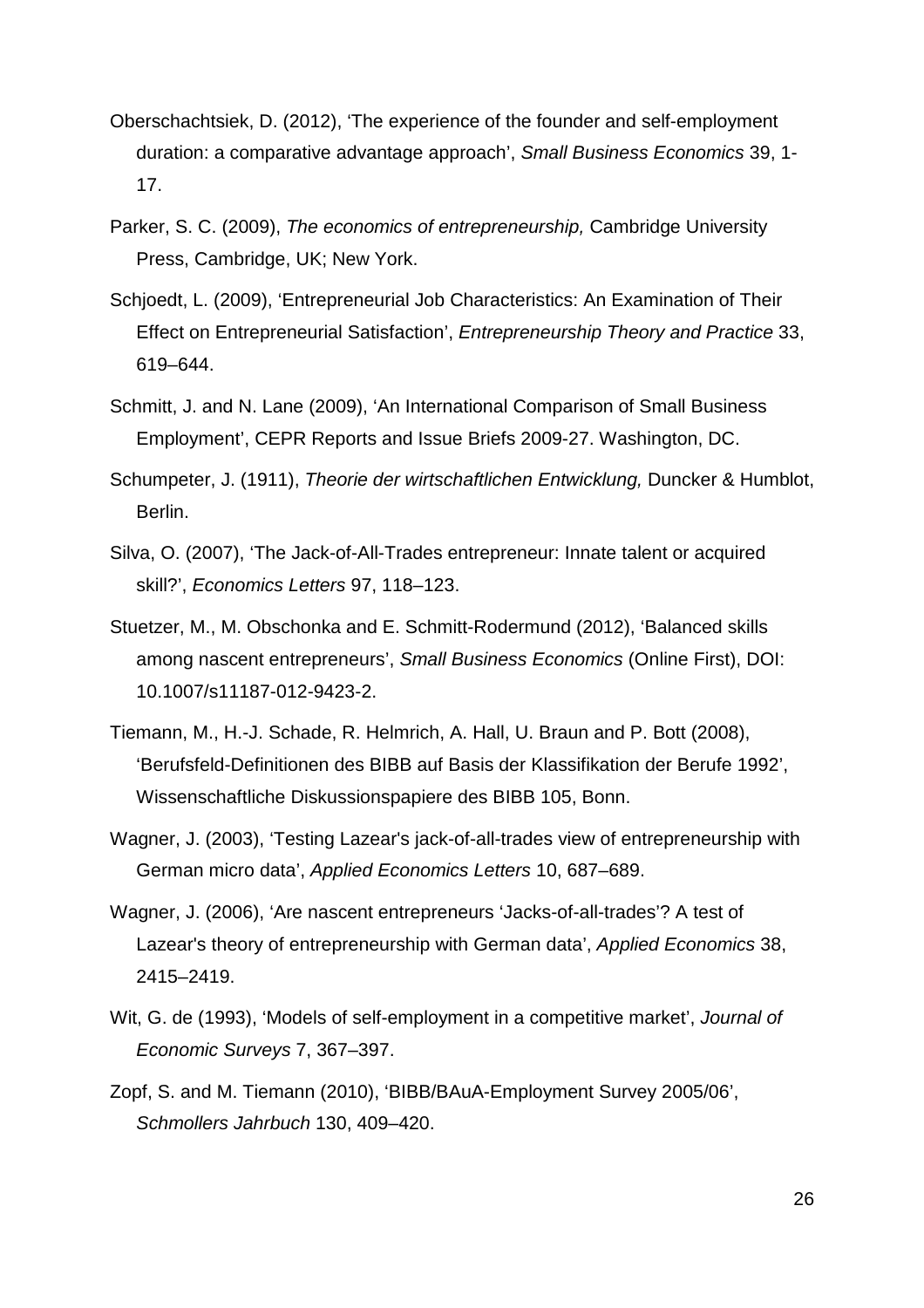|                                                              | Freq.  | Percent | Freq.  | Percent |
|--------------------------------------------------------------|--------|---------|--------|---------|
| Self-employed                                                | 2,071  | 10.5    |        |         |
| thereof:                                                     |        |         |        |         |
| Tradesmen                                                    |        |         | 1,611  | 8.2     |
| Liberal professionals                                        |        |         | 460    | 2.3     |
| thereof:                                                     |        |         |        |         |
| Solo self-employed                                           |        |         | 975    | 5.0     |
| Self-employed with employees                                 |        |         | 1,081  | 5.5     |
| Firm size missing                                            |        |         | 15     | 0.1     |
| <b>Employees</b>                                             | 17,612 | 89.5    |        |         |
| thereof:                                                     |        |         |        |         |
| <b>Blue-collar workers</b>                                   |        |         | 4,722  | 24.0    |
| White-collar workers                                         |        |         | 11,129 | 56.5    |
| Civil servants                                               |        |         | 1,738  | 8.8     |
| Blue- or white-collar workers<br>(interviewee cannot decide) |        |         | 23     | 0.1     |
| Total                                                        | 19,683 | 100     | 19,683 | 100     |

**Table 1**: Self-employed and employees according to status

Note: The data set used is the BIBB/BAuA Employment Survey 2006.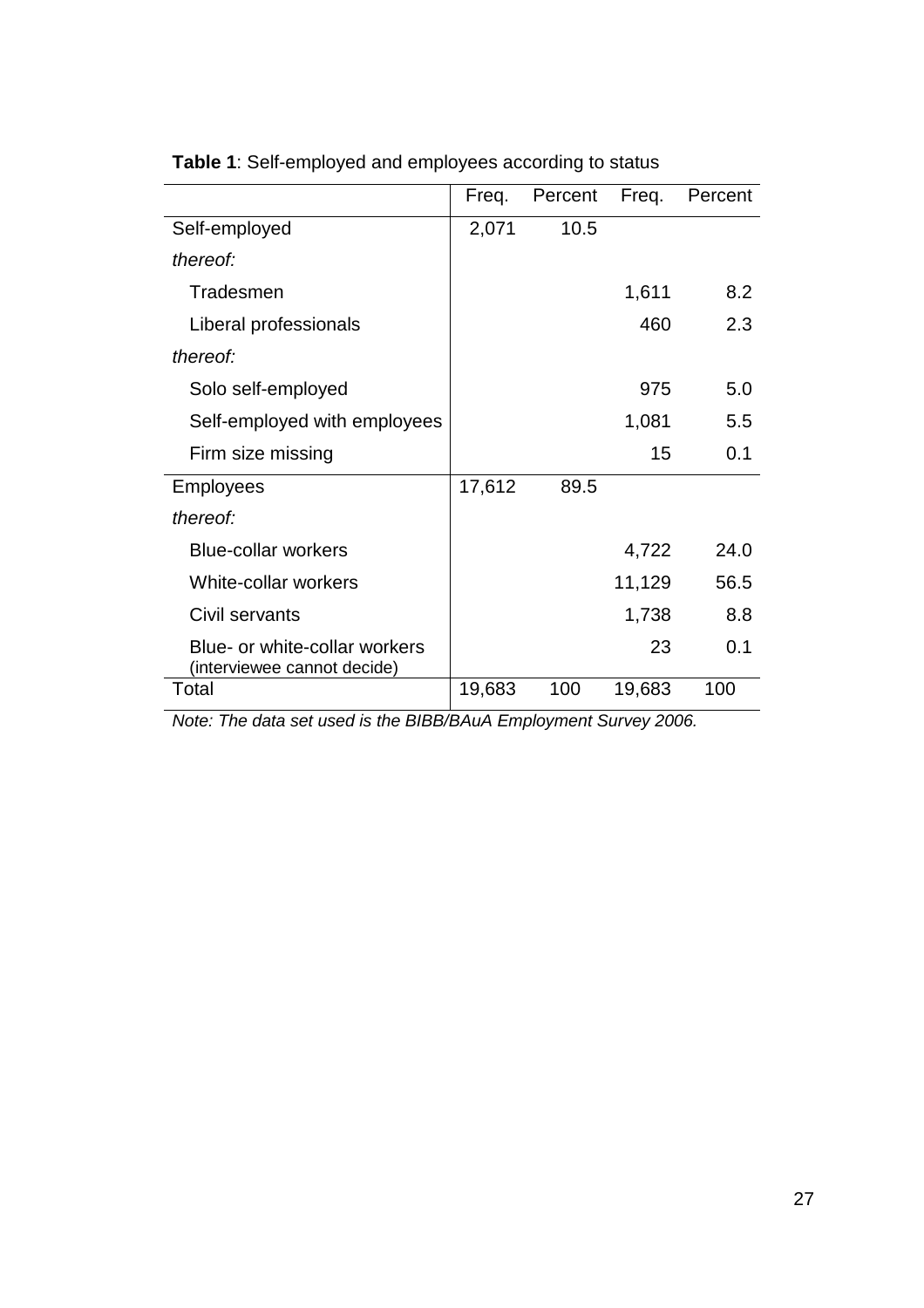|                               |      | <b>Employees</b> | Self-employed |      | Difference in | Solo self- |          | Self-employed |                | Difference in |
|-------------------------------|------|------------------|---------------|------|---------------|------------|----------|---------------|----------------|---------------|
|                               |      |                  |               |      | means         |            | employed |               | with employees | means         |
|                               | Mean | Std.             | Mean          | Std. | $(t-test)$    | Mean       | Std.     | Mean          | Std.           | $(t-test)$    |
|                               |      | dev.             |               | dev. |               |            | dev.     |               | dev.           |               |
| Sex (dummy: female=1)         | 0.50 | 0.50             | 0.35          | 0.48 | $0.15***$     | 0.41       | 0.49     | 0.29          | 0.46           | $0.11***$     |
| Age (in years)                | 40.9 | 10.2             | 44.8          | 10.8 | $-3.9**$      | 44.7       | 11.0     | 44.9          | 10.7           | $-0.1$        |
| Migration background          | 0.09 | 0.28             | 0.08          | 0.27 | 0.01          | 0.07       | 0.26     | 0.09          | 0.28           | $-0.01$       |
| $(dummy: yes=1)$              |      |                  |               |      |               |            |          |               |                |               |
| Disability (dummy: yes=1)     | 0.07 | 0.25             | 0.05          | 0.21 | $0.02**$      | 0.06       | 0.23     | 0.04          | 0.19           | $0.02*$       |
| Working hours                 | 38.4 | 12.0             | 46.4          | 18.8 | $-8.0**$      | 41.2       | 18.6     | 51.1          | 17.7           | $-9.8**$      |
| Working experience (in years) | 20.4 | 11.1             | 23.2          | 11.6 | $-2.8**$      | 23.3       | 11.7     | 23.2          | 11.5           | 0.1           |
| Number of maximum 17 tasks    |      |                  |               |      |               |            |          |               |                |               |
| occurring at work             |      |                  |               |      |               |            |          |               |                |               |
| - sometimes or often          | 8.4  | 3.3              | 9.6           | 3.2  | $-1.3***$     | 8.8        | 3.0      | 10.5          | 3.2            | $-1.7**$      |
| - often                       | 4.8  | 2.6              | 5.7           | 2.7  | $-0.9**$      | 5.0        | 2.4      | 6.3           | 2.8            | $-1.2**$      |
| Number of maximum 12 skills   |      |                  |               |      |               |            |          |               |                |               |
| required at work              |      |                  |               |      |               |            |          |               |                |               |
| - total                       | 6.7  | 3.0              | 8.3           | 2.5  | $-1.7**$      | 8.0        | 2.5      | 8.6           | 2.5            | $-0.6**$      |
| - basic                       | 4.2  | 2.3              | 4.8           | 2.2  | $-0.6**$      | 4.8        | 2.2      | 4.8           | 2.2            | $-0.1$        |
| - expert                      | 2.5  | 2.1              | 3.5           | 2.3  | $-1.0**$      | 3.3        | 2.2      | 3.8           | 2.3            | $-0.5***$     |
| Number of changes of          | 1.8  | 1.7              | 2.2           | 2.1  | $-0.3**$      | 2.4        | 2.1      | 1.9           | 2.0            | $0.5***$      |
| profession                    |      |                  |               |      |               |            |          |               |                |               |
| Number of different kinds of  | 1.3  | 0.8              | 1.5           | 0.9  | $-0.2**$      | 1.5        | 0.9      | 1.6           | 0.9            | $-0.02$       |
| professional training         |      |                  |               |      |               |            |          |               |                |               |

# **Table 2**: Descriptive Statistics

professional training Notes: The data set used is the BIBB/BAuA Employment Survey 2006. \*/\*\* indicates statistical significance at the 5/1% level.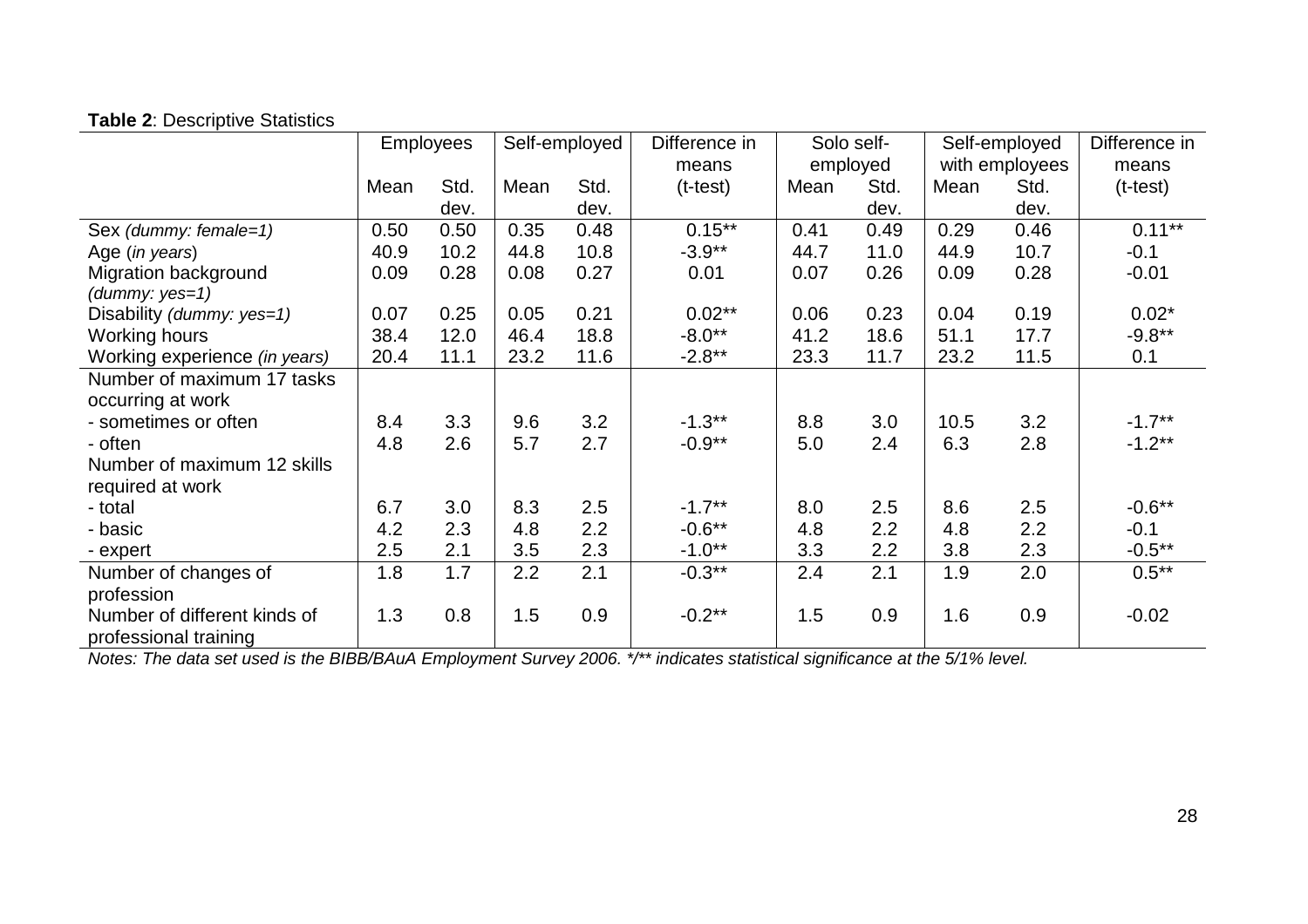|                                     | Number of maximum 17 tasks that occur at work |                       |                       |                       |  |  |  |
|-------------------------------------|-----------------------------------------------|-----------------------|-----------------------|-----------------------|--|--|--|
|                                     | often<br>sometimes<br>sometimes<br>sometimes  |                       |                       |                       |  |  |  |
|                                     | or often                                      |                       | or often              | or often              |  |  |  |
|                                     |                                               |                       | only solo             | without               |  |  |  |
|                                     |                                               |                       | self-                 | solo self-            |  |  |  |
|                                     |                                               |                       | employed              | employed              |  |  |  |
| Self-employed                       | $0.784**$                                     | $0.450**$             | $0.269**$             | $1.280**$             |  |  |  |
| $(dummy: yes=1)$                    | (0.076)                                       | (0.064)               | (0.100)               | (0.102)               |  |  |  |
| Sex                                 | $-0.469**$                                    | $-0.090*$             | $-0.525**$            | $-0.479**$            |  |  |  |
| (dummy: female=1)                   | (0.054)                                       | (0.042)               | (0.056)               | (0.056)               |  |  |  |
| Migration background                | $-0.084$                                      | $0.145*$              | $-0.076$              | $-0.059$              |  |  |  |
| (dummy: yes=1)                      | (0.079)                                       | (0.066)               | (0.082)               | (0.081)               |  |  |  |
| <b>Highest vocational degree</b>    |                                               |                       |                       |                       |  |  |  |
| (reference: no vocational           |                                               |                       |                       |                       |  |  |  |
| qualification):                     |                                               |                       |                       |                       |  |  |  |
| <b>Vocational training</b>          | $0.506**$                                     | $0.339**$             | $0.537**$             | $0.539**$             |  |  |  |
| $(dummy: yes=1)$                    | (0.087)                                       | (0.068)               | (0.089)               | (0.089)               |  |  |  |
| Vocational college                  | 1.405**                                       | 0.988**               | 1.389**               | $1.414**$             |  |  |  |
| $(dummy: yes=1)$                    | (0.118)                                       | (0.096)               | (0.123)               | (0.122)               |  |  |  |
| University or                       | $0.243*$                                      | $0.242**$             | $0.234*$              | $0.275**$             |  |  |  |
| university of applied science       | (0.098)                                       | (0.077)               | (0.101)               | (0.102)               |  |  |  |
| (dummy: yes=1)                      |                                               |                       |                       |                       |  |  |  |
| Working experience                  | $0.015*$                                      | $0.017**$             | $0.016*$              | $0.016*$              |  |  |  |
| (in years)                          | (0.007)                                       | (0.006)               | (0.008)               | (0.008)               |  |  |  |
| Working experience squared          | $-0.001**$                                    | $-0.001**$            | $-0.001**$            | $-0.001**$            |  |  |  |
|                                     | (0.000)                                       | (0.000)               | (0.000)               | (0.000)               |  |  |  |
| <b>Working intermissions</b>        | 0.012                                         | 0.003                 | 0.015                 | 0.016                 |  |  |  |
| (in years)                          | (0.014)                                       | (0.011)               | (0.014)               | (0.014)               |  |  |  |
| <b>Working intermissions</b>        | $-0.001$                                      | $-0.001$              | $-0.002*$             | $-0.002*$             |  |  |  |
| squared                             | (0.001)                                       | (0.001)               | (0.001)<br>$0.051**$  | (0.001)               |  |  |  |
| Tenure at current job               | $0.052**$                                     | $0.029**$             |                       | $0.053**$             |  |  |  |
| (in years)                          | (0.008)<br>$-0.001**$                         | (0.006)<br>$-0.001**$ | (0.008)<br>$-0.001**$ | (0.008)<br>$-0.001**$ |  |  |  |
| Tenure at current job               |                                               |                       |                       |                       |  |  |  |
| squared                             | (0.000)<br>Yes**                              | (0.000)<br>Yes**      | (0.000)<br>Yes**      | (0.000)<br>Yes**      |  |  |  |
| <b>Working hours</b><br>(5 dummies) |                                               |                       |                       |                       |  |  |  |
| Place of residence                  | Yes                                           | Yes**                 | Yes                   | Yes                   |  |  |  |
| '16 "Bundesländer" dummies)         |                                               |                       |                       |                       |  |  |  |
| <b>Professional field</b>           | Yes**                                         | Yes**                 | Yes**                 | Yes**                 |  |  |  |
| (54 dummies)                        |                                               |                       |                       |                       |  |  |  |
| Constant                            | 9.534**                                       | 4.550**               | 9.149**               | 9.283**               |  |  |  |
|                                     | (0.243)                                       | (0.217)               | (0.268)               | (0.258)               |  |  |  |
| Number of observations              | 18,990                                        | 18,990                | 17,920                | 18,042                |  |  |  |
| R <sup>2</sup>                      | 0.28                                          | 0.24                  | 0.27                  | 0.29                  |  |  |  |
|                                     |                                               |                       |                       |                       |  |  |  |

**Table 3**: OLS estimates for the number of tasks occurring at work

Notes: The data set used is the BIBB/BAuA Employment Survey 2006. Robust standard errors in brackets. \*/\*\* indicates statistical significance at the 5/1% level.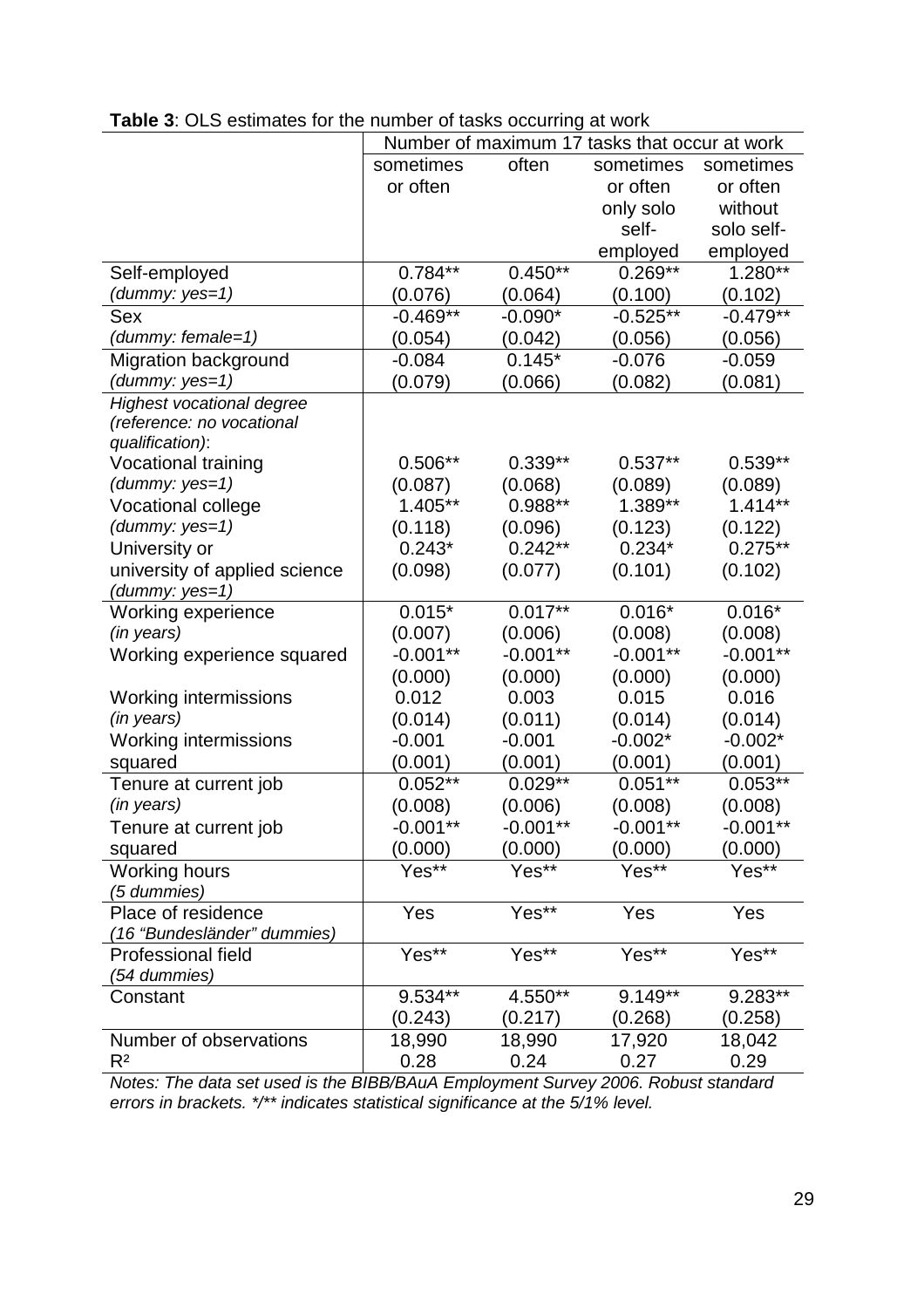|                                                                                  | Number of maximum 12 skills that are required at work |            |            |              |              |  |  |
|----------------------------------------------------------------------------------|-------------------------------------------------------|------------|------------|--------------|--------------|--|--|
|                                                                                  | total skills                                          | basic      | expert     | total skills | total skills |  |  |
|                                                                                  |                                                       | skills     | skills     | solo self-   | without      |  |  |
|                                                                                  |                                                       |            |            | employed     | solo self-   |  |  |
|                                                                                  |                                                       |            |            |              | employed     |  |  |
| Self-employed                                                                    | $0.642**$                                             | $0.328**$  | $0.314**$  | $0.633**$    | $0.625**$    |  |  |
| (dummy: yes=1)                                                                   | (0.062)                                               | (0.058)    | (0.053)    | (0.085)      | (0.082)      |  |  |
| Sex                                                                              | $-0.846**$                                            | $-0.388**$ | $-0.458**$ | $-0.878**$   | $-0.862**$   |  |  |
| (dummy: female=1)                                                                | (0.045)                                               | (0.040)    | (0.034)    | (0.047)      | (0.047)      |  |  |
| Migration background                                                             | $-0.110$                                              | $-0.131*$  | 0.020      | $-0.096$     | $-0.102$     |  |  |
| (dummy: yes=1)                                                                   | (0.067)                                               | (0.059)    | (0.049)    | (0.069)      | (0.068)      |  |  |
| <b>Highest vocational degree</b><br>(reference: no vocational<br>qualification): |                                                       |            |            |              |              |  |  |
| Vocational training                                                              | $0.631**$                                             | $0.241**$  | $0.390**$  | $0.657**$    | $0.643**$    |  |  |
| $(dummy: yes=1)$                                                                 | (0.077)                                               | (0.065)    | (0.048)    | (0.078)      | (0.079)      |  |  |
| Vocational college                                                               | 1.907**                                               | $0.665**$  | $1.242**$  | 1.970**      | 1.904**      |  |  |
| $(dummy: yes=1)$                                                                 | (0.099)                                               | (0.087)    | (0.075)    | (0.103)      | (0.103)      |  |  |
| University or                                                                    | $1.457**$                                             | $0.287**$  | $1.170**$  | 1.485**      | 1.487**      |  |  |
| university of applied science                                                    | (0.086)                                               | (0.073)    | (0.059)    | (0.088)      | (0.089)      |  |  |
| (dummy: yes=1)                                                                   |                                                       |            |            |              |              |  |  |
| Working experience                                                               | $0.028**$                                             | $0.021**$  | 0.008      | $0.028**$    | $0.030**$    |  |  |
| (in years)                                                                       | (0.006)                                               | (0.006)    | (0.005)    | (0.006)      | (0.006)      |  |  |
| Working experience squared                                                       | $-0.001**$                                            | $-0.001**$ | $-0.000*$  | $-0.001**$   | $-0.001**$   |  |  |
|                                                                                  | (0.000)                                               | (0.000)    | (0.000)    | (0.000)      | (0.000)      |  |  |
| <b>Working intermissions</b>                                                     | $-0.006$                                              | 0.016      | $-0.022**$ | $-0.003$     | $-0.006$     |  |  |
| (in years)                                                                       | (0.013)                                               | (0.011)    | (0.008)    | (0.013)      | (0.013)      |  |  |
| <b>Working intermissions</b>                                                     | $-0.001$                                              | $-0.001$   | 0.000      | $-0.001$     | $-0.001$     |  |  |
| squared                                                                          | (0.001)                                               | (0.001)    | (0.000)    | (0.001)      | (0.001)      |  |  |
| Tenure at current job                                                            | $0.013*$                                              | 0.009      | 0.004      | 0.012        | $0.018**$    |  |  |
| (in years)                                                                       | (0.007)                                               | (0.006)    | (0.005)    | (0.007)      | (0.007)      |  |  |
| Tenure at current job                                                            | $-0.000$                                              | $-0.000$   | $-0.000$   | $-0.000$     | $-0.000$     |  |  |
| squared                                                                          | (0.000)                                               | (0.000)    | (0.000)    | (0.000)      | (0.000)      |  |  |
| Working hours                                                                    | Yes**                                                 | Yes**      | Yes**      | Yes**        | Yes**        |  |  |
| (5 dummies)                                                                      |                                                       |            |            |              |              |  |  |
| Place of residence                                                               | Yes*                                                  | Yes**      | Yes**      | Yes          | Yes*         |  |  |
| (16 "Bundesländer" dummies)                                                      |                                                       |            |            |              |              |  |  |
| <b>Professional field</b>                                                        | Yes**                                                 | Yes**      | Yes**      | Yes**        | $Yes*$       |  |  |
| (54 dummies)                                                                     |                                                       |            |            |              |              |  |  |
| Constant                                                                         | 6.598**                                               | 4.321**    | $2.277**$  | 6.479**      | $6.457**$    |  |  |
|                                                                                  | (0.200)                                               | (0.172)    | (0.161)    | (0.224)      | (0.211)      |  |  |
| Number of observations                                                           | 18,974                                                | 18,974     | 18,974     | 17,908       | 18,023       |  |  |
| $R^2$                                                                            | 0.37                                                  | 0.13       | 0.32       | 0.37         | 0.38         |  |  |

**Table 4: OLS estimates for the number of skills required at work** 

Notes: The data set used is the BIBB/BAuA Employment Survey 2006. Robust standard errors in brackets. \*/\*\* indicates statistical significance at the 5/1% level.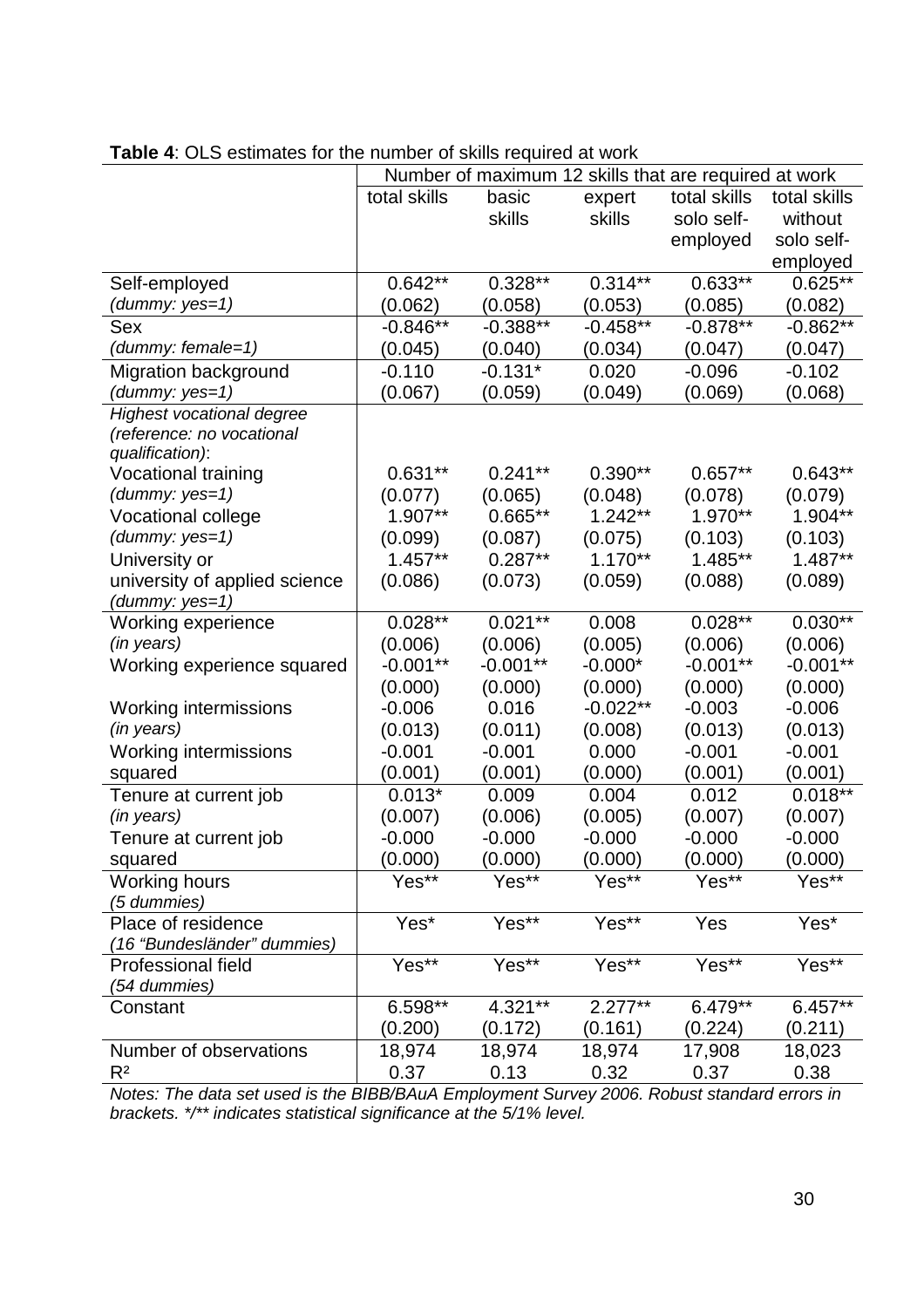**Table 5**: Probit estimates for the probability of being self-employed: average partial effects

| Self-employed in the sample                 | all        | only solo self- | without solo  |
|---------------------------------------------|------------|-----------------|---------------|
|                                             |            | employed        | self-employed |
| Number of changes of profession             |            |                 |               |
| (reference: no change)                      |            |                 |               |
| One change                                  | 0.008      | 0.008           | 0.004         |
| (dummy: yes=1)                              | (0.006)    | (0.005)         | (0.005)       |
| Two changes                                 | $0.014*$   | $0.019**$       | $-0.001$      |
| (dummy: yes=1)                              | (0.006)    | (0.005)         | (0.005)       |
| Three changes                               | $0.025**$  | $0.034**$       | $-0.003$      |
| (dummy: yes=1)                              | (0.007)    | (0.006)         | (0.006)       |
| Four changes                                | $0.048**$  | $0.050**$       | 0.007         |
| (dummy: yes=1)                              | (0.010)    | (0.009)         | (0.008)       |
| Five changes                                | $0.044**$  | $0.054**$       | $-0.003$      |
| (dummy: yes=1)                              | (0.013)    | (0.012)         | (0.010)       |
| More than five changes                      | $0.063**$  | $0.055**$       | $0.025*$      |
| (dummy: yes=1)                              | (0.015)    | (0.014)         | (0.013)       |
| Number of different kinds of                |            |                 |               |
| professional training                       |            |                 |               |
| (reference: no professional training)       |            |                 |               |
| One kind                                    | $-0.016$   | $-0.001$        | $-0.018*$     |
| (dummy: yes=1)                              | (0.009)    | (0.007)         | (0.008)       |
| Two kinds                                   | 0.006      | 0.009           | $-0.001$      |
| $(dummy: yes=1)$                            | (0.010)    | (0.008)         | (0.009)       |
| Three kinds                                 | $0.034**$  | $0.024*$        | 0.018         |
| (dummy: yes=1)                              | (0.013)    | (0.010)         | (0.011)       |
| More than three kinds                       | 0.016      | 0.017           | 0.001         |
| (dummy: yes=1)                              | (0.020)    | (0.016)         | (0.017)       |
| Sex                                         | $-0.045**$ | $-0.014**$      | $-0.039**$    |
| (dummy: female=1)                           | (0.005)    | (0.004)         | (0.004)       |
| Age                                         | $0.004***$ | $0.003***$      | $0.002**$     |
| (in years, linear and squared)              | (0.001)    | (0.001)         | (0.001)       |
| Migration background                        | $-0.001$   | $-0.004$        | 0.006         |
| (dummy: yes=1)                              | (0.008)    | (0.006)         | (0.007)       |
| Level of disability (reference: no          |            |                 |               |
| disability)                                 |            |                 |               |
| Less than 50%                               | $-0.040**$ | $-0.017*$       | $-0.031**$    |
| (dummy: yes=1)                              | (0.010)    | (0.008)         | (0.007)       |
| More than 50%                               | $-0.021$   | $-0.005$        | $-0.019*$     |
| (dummy: yes=1)                              | (0.012)    | (0.010)         | (0.009)       |
| Working experience                          | $-0.001$   | $-0.001*$       | 0.000         |
| (in years, linear and squared)              | (0.001)    | (0.001)         | (0.001)       |
| <b>Working intermissions</b>                | $-0.000$   | 0.002           | $-0.002*$     |
| (in years, linear and squared)              | (0.001)    | (0.001)         | (0.001)       |
| School-leaving qualification<br>(5 dummies) | Yes**      | Yes**           | Yes**         |
| Family status (5 dummies)                   | Yes        | Yes*            | Yes           |
|                                             |            |                 |               |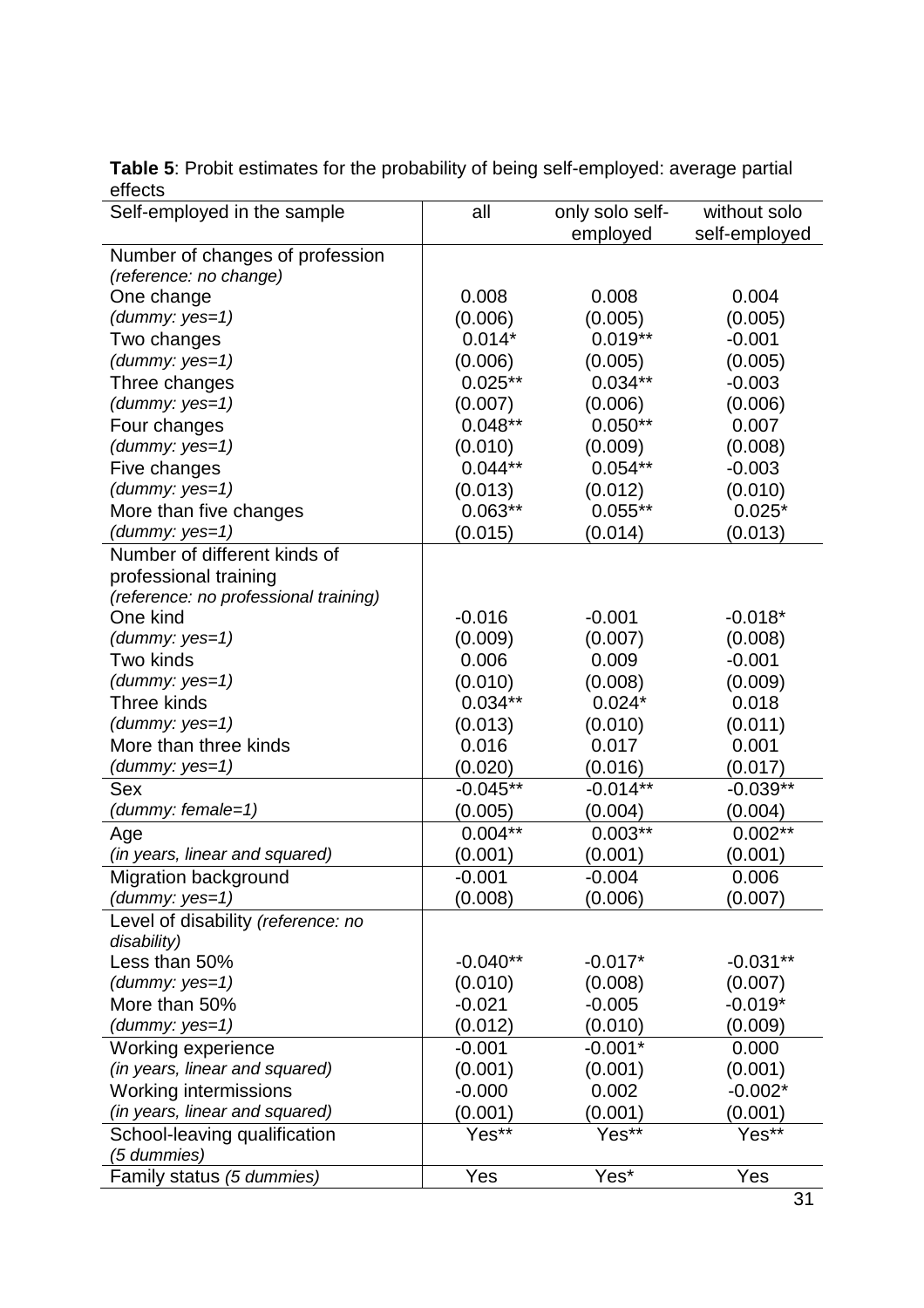| Place of residence<br>(16 "Bundesländer" dummies) | Yes**  | Yes    | Yes    |
|---------------------------------------------------|--------|--------|--------|
| Professional field (54 dummies)                   | Yes**  | Yes**  | Yes**  |
| Number of observations                            | 18,556 | 16,418 | 17,013 |
| Correctly classified                              | 89.4%  | 94.3%  | 93.7%  |

Notes: The data set used is the BIBB/BAuA Employment Survey 2006. Standard errors in brackets. \*/\*\* indicates statistical significance at the 5/1% level. The numbers of changes of profession are jointly statistically significant at the 1% level in the regressions for "all" and "solo self-employed" but not statistically significant for the regression "without solo selfemployed". The numbers of different kinds of professional training are jointly statistically significant at the 1% level in all three regressions.